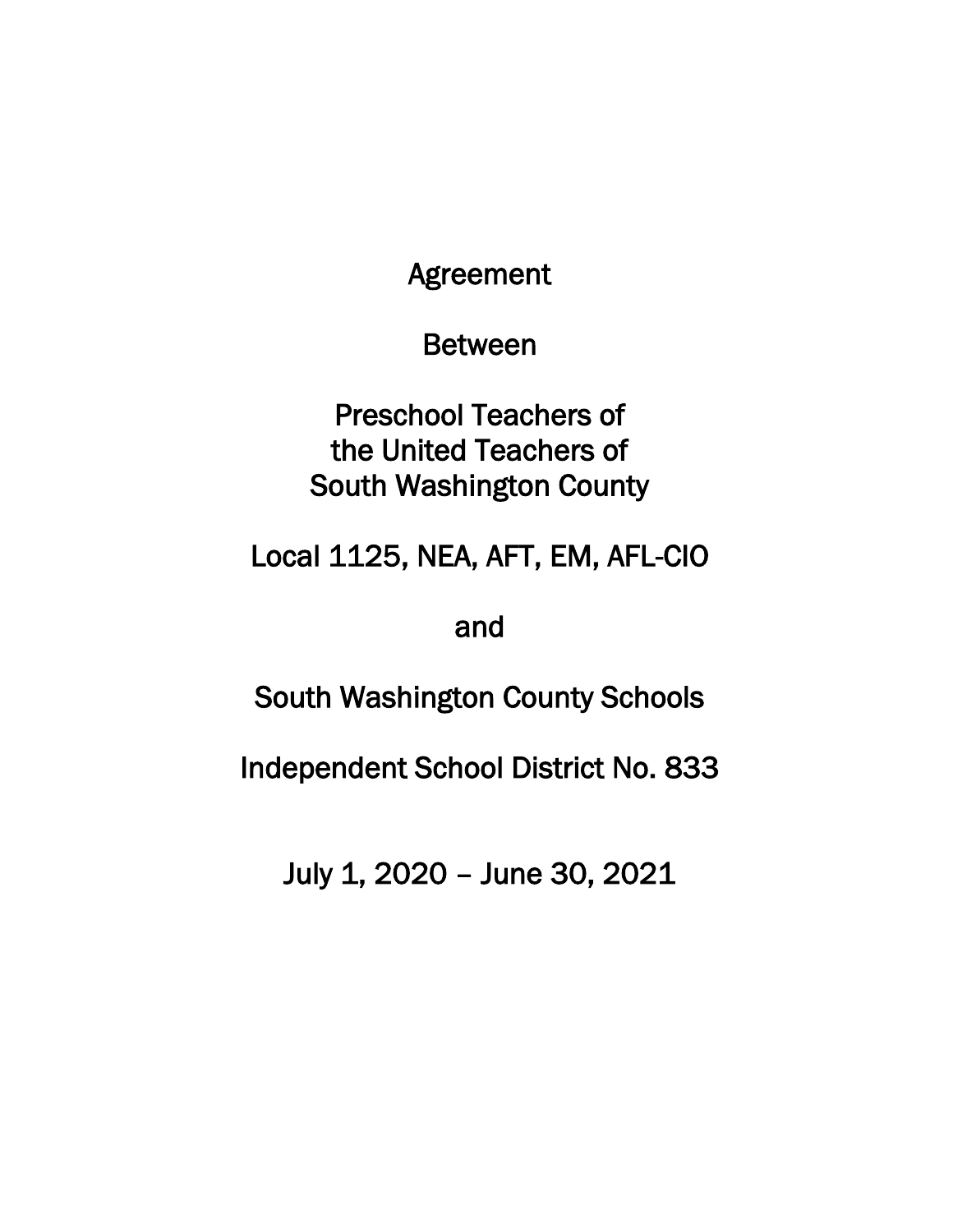# **TABLE of CONTENTS**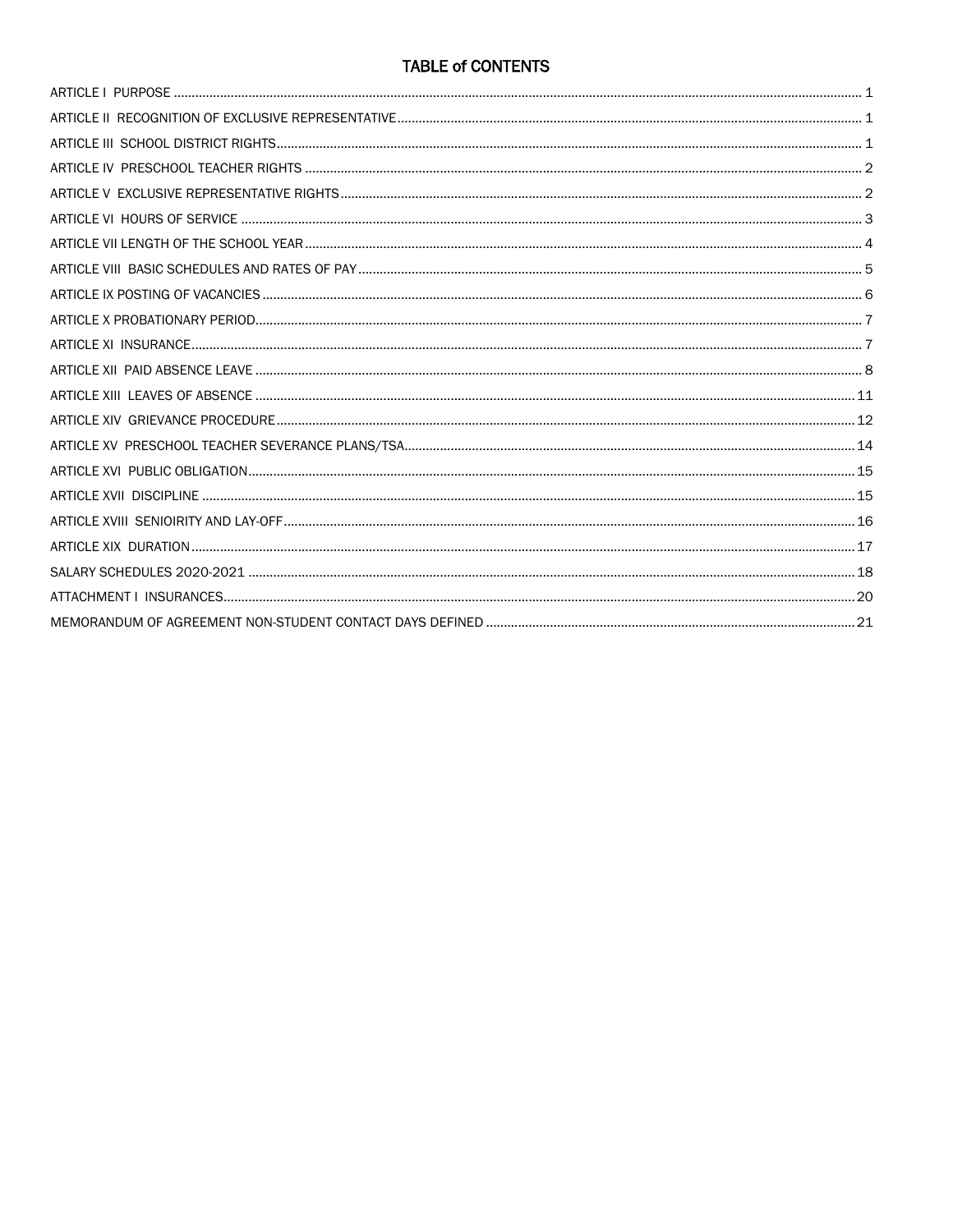## Article I **Purpose**

- <span id="page-2-0"></span>Section 1. Parties: THIS AGREEMENT, entered into between South Washington County Schools, Independent School District 833, Cottage Grove, Minnesota, hereinafter referred to as the School District, and the Preschool Teachers of the United Teachers of South Washington County Local 1125, AFT, EM, NEA and AFL-CIO, hereinafter referred to as the Union, pursuant to and in compliance with the Public Employment Labor Relations Act of 1971, as amended hereinafter referred to as the PELRA, is to provide the terms and conditions of employment for preschool teachers included in the appropriate unit defined by Article II, Section 2 for the duration of this Agreement.
- Section 2. Terms and Conditions of Employment: Shall mean the hours of employment, the compensation therefore, including fringe benefits except retirement contributions or benefits, and the School District's personnel policies affecting the working conditions of the preschool teachers, but does not mean the educational policies of the School District.

### Section 3. Definitions:

- Subd. 1. Superintendent: Shall mean the Superintendent of Schools of Independent School District No. 833 or a designated representative.
- Subd. 2. Principal: Shall mean the secondary or elementary Principal or a desinated representative.
- Subd. 3. Supervisor: Shall mean the Early Childhood Family Services Manager or a designated representative.
- Subd. 4. Preschool Teacher: Shall mean a person employed by an individual contract or a long-term substitute contract to a position.
- Subd. 5. Full-time Preschool Teacher: Shall mean a preschool teacher contracted for a preschool teacher's basic day of six (6) hours or more and for 100 days or more during a school year. In a building with a four period day schedule, a full time preschool teacher shall mean a preschool teacher contracted for a preschool teacher's basic day of five (5) hours or more and for one hundred (100) days or more during a school year.
- Subd. 6. Part-time Preschool Teacher: Shall mean a preschool teacher contracted for a preschool teacher's basic day of less than six (6) hours and for 100 days or more during a school year. In a building with a four period day schedule, a part time preschool teacher shall mean a preschool teacher contracted for a preschool teacher's basic day of less than five (5) hours and for one hundred (100) days or more during the school year.
- Subd. 7. Long-term Substitute Preschool Teacher: Shall mean a preschool teacher contracted to replace any individual preschool teacher as defined in Subd. 4 and Subd. 5 of this Section for a period of thirty (30) days or more, but less than 100 days in a school year.
- Subd. 8. Other Terms: Terms not specifically defined in this Agreement shall have those meanings as defined by the PELRA.

#### Article II Recognition of Exclusive Representative

- <span id="page-2-1"></span>Section 1. Recognition: In accordance with the PELRA, the School District recognizes the United Teachers of South Washington County, Local 1125, AFT, EM, NEA and AFL-CIO as the exclusive representative of preschool teachers defined in Section 2 who are employed by an individual written contract by the School District. The Union shall have those rights and duties as established by the PELRA and in the provisions of this Agreement
- <span id="page-2-2"></span>Section 2. Appropriate Unit: The appropriate unit shall include all preschool teachers employed by the School District for positions which a early childhood teaching license is not required.

### Article III School District Rights

Section 1. Inherent Managerial Rights: The Union recognizes that the School District is not required to meet and negotiate on matters of inherent managerial policy, which include but are not limited to, such areas of discretion or policy as the functions and programs of the School District, its overall budget, the utilization of technology, the organizational structure, and the selection and direction and number of personnel.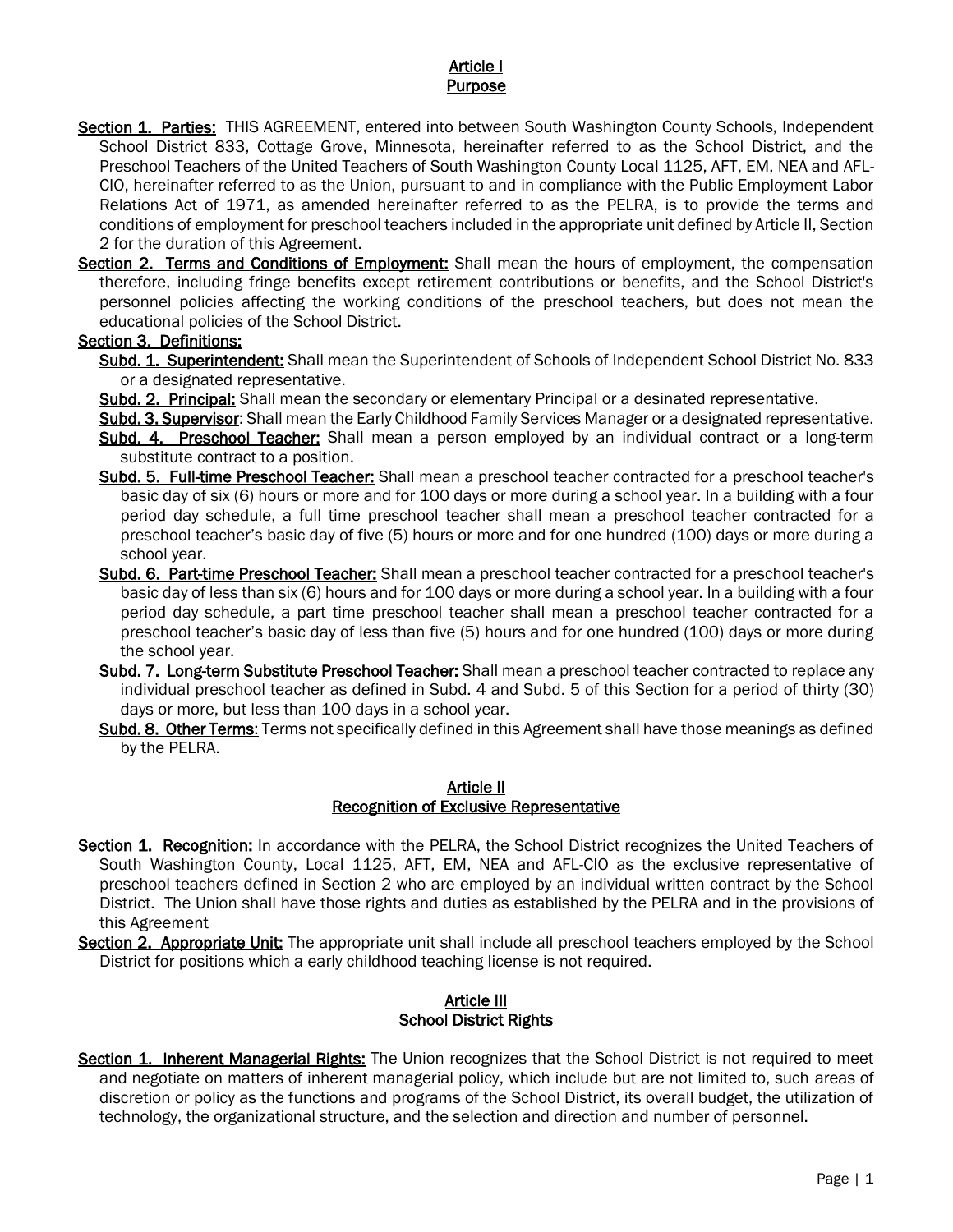Section 2. Management Responsibilities: The Union recognizes the right and obligation of the School District to efficiently manage and conduct the operation of the School District within its legal limitations, and with its primary obligation to provide educational opportunity for the students of the School District.

## Section 3. Effect of Laws, Rules, and Regulations:

- Subd. 1. The Union recognizes that all preschool teachers covered by this Agreement shall perform the duties and responsibilities prescribed by the School District and shall be governed by the laws of the State of Minnesota and by the School District rules, regulations, directives, and orders issued by properly designated officials of the School District. The Union also recognizes the right, obligation, and duty of the School District and its duly designated officials to promulgate rules, regulations, directives and orders from time to time as deemed necessary by the School Board or the School District insofar as such rules, regulations, directives, and orders are not inconsistent with the terms of this Agreement.
- Subd. 2. All provisions of this Agreement are subject to the laws of the State of Minnesota, Federal laws, rules, and regulations of the State Department of Education, and valid rules, regulations, and orders of the State and Federal governmental agencies. Any provision of this Agreement found by proper judicial or administrative authority to be in violation of any such laws, rules, regulations, directives or orders shall be null and void and without force and effect.
- Section 4. Reservation of Managerial Rights: The foregoing enumeration of School District rights and duties shall not be deemed to exclude other inherent management rights and management functions not expressly reserved herein. All management functions not expressly delegated in this Agreement are reserved to the School District.

### Article IV Preschool Teacher Rights

- <span id="page-3-0"></span>Section 1. Right to Views: Nothing contained in this Agreement shall be construed to limit, impair, or affect the right or any preschool teacher or a preschool teacher's representative to express or communicate a view, grievance, complaint or opinion on any matter related to the conditions or compensation of public employment or their betterment, so long as the same is not designed to or does not interfere with the full and faithful and proper performance of the duties of employment or circumvent the right of the exclusive representative.
- Section 2. Right to Join: Preschool Teachers shall have the right to form and join labor or employee organizations and shall have the right not to form and join such organizations.

## Section 3. Personnel Files:

- Subd. 1. Preschool Teachers shall have the right to inspect their individual personnel files.
- Subd. 2. An administrator's written statement about a preschool teacher or preschool teacher's work that is not part of the normal preschool teacher evaluation process shall be received in the district personnel office within five (5) working days.
- Subd. 3. Preschool Teachers shall receive a copy of evaluatory materials that are initiated by the School District and placed in the preschool teacher's individual personnel file.
- Section 4. Reports of Improper Conduct: If a preschool teacher believes he/she has been the subject of harassment, inappropriate behavior, or intimidation by a parent, the preschool teacher will report the parent's conduct to the building principal or other appropriate supervisor. If the parent's improper conduct falls under any School Board policy, the preschool teacher will report the incident pursuant to the provisions of that policy.

#### Article V Exclusive Representative Rights

- <span id="page-3-1"></span>Section 1. Meet and Confer: The School District recognizes its obligation to meet and confer with the Union as representative of the preschool teachers, to discuss policies and those matters relating to employment not included under Minn. Stat. 179A.03, and subd. 19, pursuant to Minn. Stat. 179A.07, subd. 2 of the PELRA.
- Section 2. Dues Check-Off: Preschool Teachers who are members of the exclusive representative shall have the right to request and be allowed the continuous check-off of Union dues, provided that the check-off of dues and the proceeds thereof shall not be allowed the Union if it has lost its right to dues check-off pursuant to Minn. Stat. 179A.01 to 179A.25 of the PELRA. Upon receipt of an authorization card, properly signed by the preschool teacher involved, the School District will deduct from the preschool teacher's paycheck the amount of dues established by the Union for each school year.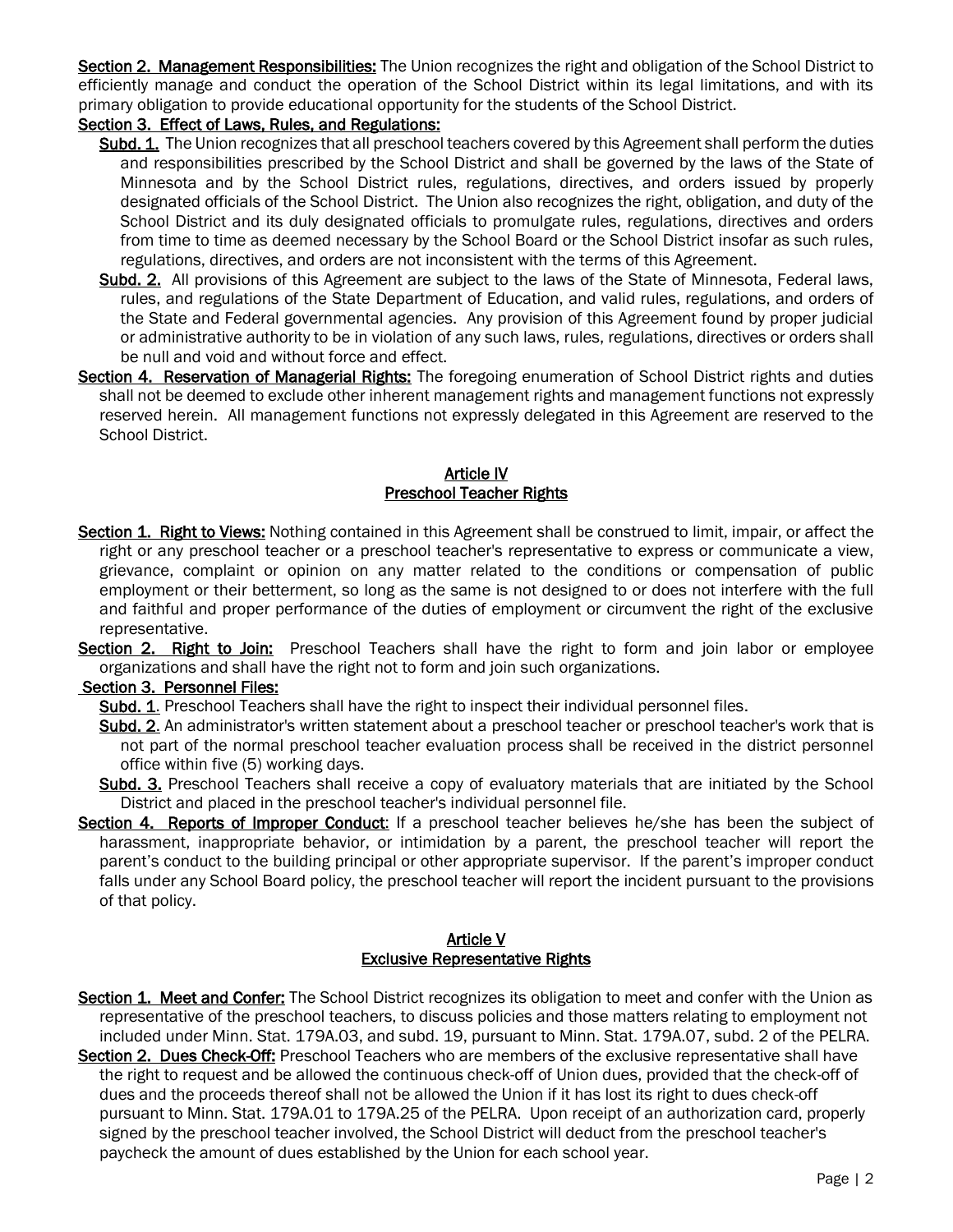- Section 3. Indemnification: The Union shall indemnify and hold the School District harmless against any and all claims, judgments, or orders issued against the School District in the Administration of Section 2 of this Article.
- Section 4. Union Business: A maximum of fifteen (15) duty days for the school year may be used as Union Leave Days, to conduct business necessary to the Union. Additional days may be granted on a case-by-case basis if there is a mutual benefit to the District subject to the approval of the Superintendent. The decision to grant or deny additional days shall not be subject to the grievance procedure as set forth in Article XIV of this Agreement. A preschool teacher designated by the Union as an officer, a member of the Negotiating Team, or a Council Chairperson may be authorized by the Union to use Union Leave Days, subject to the following conditions:
	- Subd. 1. Upon 3 calendar days written notice from the Union President to the Superintendent, a designated preschool teacher may be absent from duty, provided, the absence will not interrupt the educational program. Said notice shall contain the name of the designated preschool teacher, the reason for the request, the date of absence, and where the preschool teacher may be located in case of an emergency.
	- Subd. 2. For the duty day of absence of a designated preschool teacher, the Union shall reimburse the School District for the daily cost of the substitute preschool teacher who replaces the absent preschool teacher.
	- Subd. 3. Any one designated preschool teacher shall be limited to ten (10) of the annual Union Leave Days, provided, that a designated preschool teacher who is the Union President shall be limited to fifteen (15) of the annual Union Leave days in the school year.

#### Section 5. Authorized Representatives:

- Subd. 1. Full-time representatives of the American Federation of Teachers and the National Education Association and Education Minnesota shall have the exclusive right to enter facilities of the School District, only upon twenty-four (24) hour prior notification and statement of purpose and with the approval of the Superintendent of Schools, in order to contact preschool teachers during the preschool teachers' basic day. Such activity shall be at reasonable times (example - before or after student hours) and shall not interfere with the preschool teaching duties.
- Subd. 2. The Union President, and/or their designee(s) shall have the right to enter facilities of the School District before and after the completion of the students' day, upon notification to the Superintendent and/or designee, in order to meet the duties and responsibilities of the exclusive representative.
- Section 6. Use of School District Facilities: The union shall have the right to use School District facilities in accordance with the "Community Use of School Facilities" policy adopted by the School District.
- Section 7. Bulletin Boards: The Union shall have the right to post official notices and announcements on the bulletin boards located in preschool teacher lounges/workrooms, regarding the duties and responsibilities of the exclusive representative of the preschool teachers' bargaining unit.
- Section 8. Access to Information: The Union shall have the right to necessary school district information in order to carry out the duties and responsibilities of the exclusive representative of preschool teachers. This information shall include, but is not limited to, names and addresses of all members of the appropriate unit, the school district budget, audit, and other financial reports required by the State of Minnesota, and the school district policies.
- Section 9. Use of In-District Mail and Preschool Teacher PO Boxes: The Union shall have the right to distribute information in the preschool teacher's individual building post office box and the right to use the In-District Mail distribution system and the right to use the district e-mail system in order to provide the services required of the exclusive representative. The Union accepts sole responsibility for materials distributed by the Union.

### Article VI **Hours of Service**

- <span id="page-4-0"></span>Section 1. Preschool Teacher's Basic Day: The preschool teacher's basic day, exclusive of lunch, shall be 7-1/2 hours. Preschool teachers shall be provided a 30-minute duty free lunch period within each preschool teacher's basic day.
- Section 2. Building Hours: The specific hours at any individual building may vary according to the needs of the educational program of the School District. The specific hours for each building will be designated by the School District.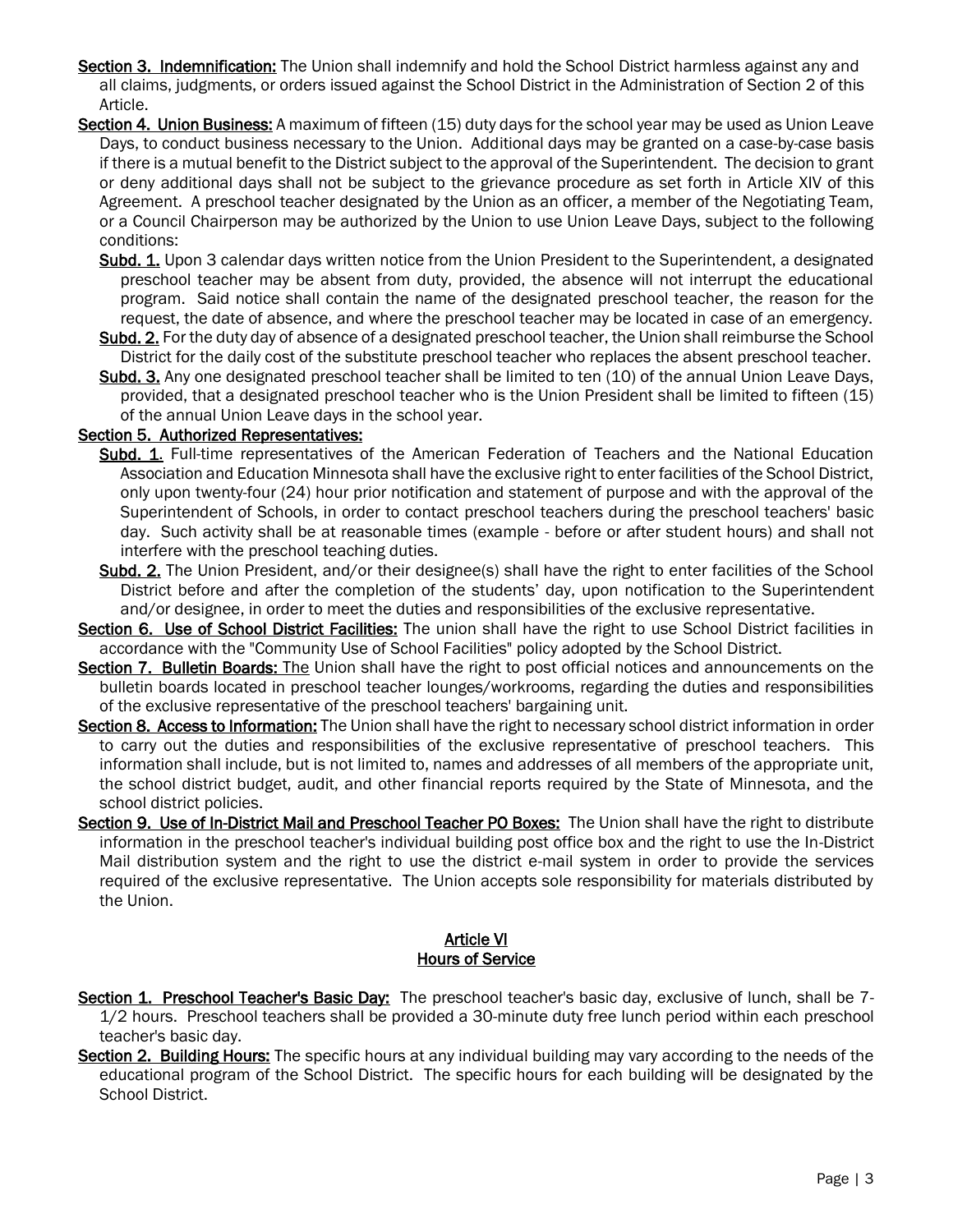### Section 3. Hours of Service

Subd. 1. Student Contact Time: Student contact time shall be defined as the time spent teaching a class as scheduled.

- Subd. 2. Preparation Time: Preparation time shall be defined as a block of time for the preschool teacher to prepare for their teaching assignment. Preschool teachers shall receive preparation time in proportion to contact time in the same proportion as K-12 teachers.
- Subd. 3. Supervisory Duties: Supervisory time shall be defined as a block of time on site where direct teaching does not take place, but students/parents are arriving and dismissing. Preschool teachers shall have supervisory time assigned in proportion to contact time in the same proportion as K-12 teachers.
- Subd. 4. On Site Prep Time: On site prep time shall be defined as time on site for additional preparation (e.g. set up/take down). Preschool teachers shall have on site prep time in proportion to contact time in the same proportion as K-12 teachers. Site is defined as Early Learning programs or Community Education versus the elementary site for which the classrooms are housed.

## Section 4. Additional Activities:

- Subd. 1. In addition to the preschool teacher's basic day, preschool teachers shall be required to participate in one parent/child activity per school year (not to exceed 2 hours in length). Participation in all other school related activities occurring outside of the preschool teacher's basic day shall be voluntary, except as otherwise addressed in this master agreement.
	- A. Conferences: No preschool teacher shall be scheduled to more than 5.5 hours of conferencing in any designated conference day/evening. The two hours of time the preschool teachers do not spend conferencing for designated conference days/evenings will be spent preparing for conferences. This time may be served at the preschool teacher's discretion as to date and location. Part-time and crossover preschool teachers will participate in building conferences in proportion to their FTE at that building. Preschool teachers will conference with parents as needed.

### Section 5. Additional Duties:

Subd. 1. Additional Required Duties: Preschool teachers may be assigned by the Early Childhool Family Services Manager to additional duties in excess of their FTE. These duties include but are not limited to; preschool teacher meetings, open house, curriculum development, and assigned staff development. Preschool teachers will be paid at their hourly rate for such activities and/or meetings.

Subd. 2. Additional Activities: Preschool teachers who choose to be part of additional activities coordinated by the Early Childhood Family Services Manager shall be paid at the rate of \$28.00 per hour for the activity.

## Section 6. Preschool Teacher Preparation:

Full-time preschool teachers shall be provided at least 60 minutes in a single block of time or in two nearly equal blocks of time within the student contact day. Part-time preschool teachers will receive preparation time on a prorated basis.

#### Article VII Length of the School Year

<span id="page-5-0"></span>Section 1. Preschool Teacher Duty Days: The school year shall consist of 183 preschool teacher duty days.

Subd. 1. Of the 183 preschool teacher duty days, at least six (6) shall be preschool teacher professional development (workshop or in-service) or teacher work days.

Subd. 2. Of the 183 preschool teacher duty days, up to 177 shall be student contact days.

#### Section 2. School Days:

Subd. 1. The School District shall, prior to April 1, establish the number of school days for the following school year.

Subd. 2. Preschool Teachers shall perform teaching duties on school days determined by the School District, including those legal holidays on which the School District is authorized to conduct school and, pursuant to Minn. Stat.120A.40, has determined it will conduct school.

#### Section 3. Emergency closing:

Subd. 1. Flexible Learning Days (or E-Learning Days): The District may declare a District-wide flexible learning day(s), which consists of an extension of classroom instruction with a reasonable amount of time to complete the work assigned and opportunity for teacher/student interaction during the day(s).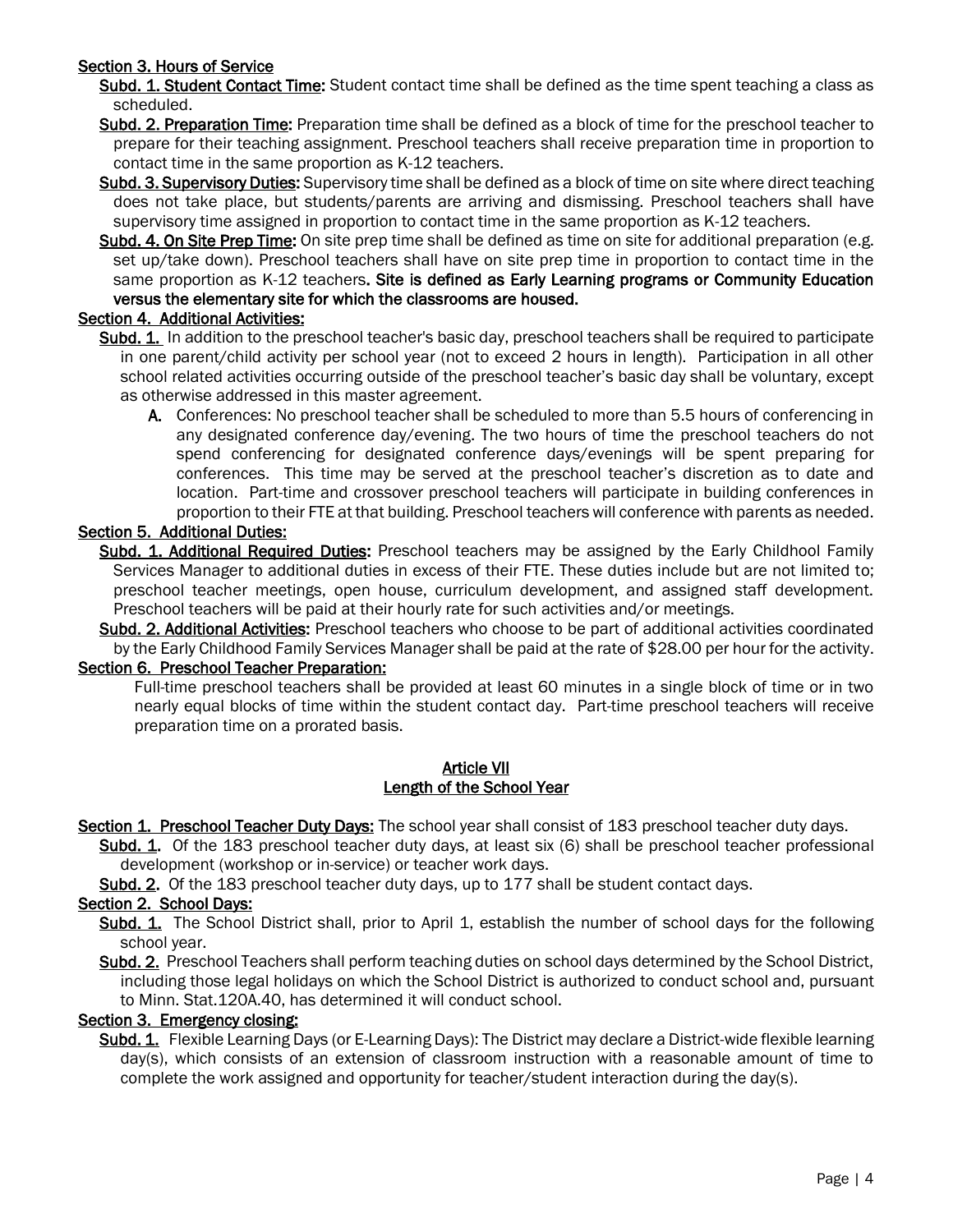- Subd. 2. Emergency Closing Days: In the event an emergency closing day(s) is declared by the District, there are three (3) options for preschool teachers:
- A. An employee unable to work may use PAL emergency closing day/hour via the attendance system.
- **B.** An employee may perform their duties from a location other than their school.
- C. An employee may perform their duties at their school.
- Subd. 3. Emergency Shut Down Days: In the event the District declares an emergency shut down day(s), the employee will not suffer loss of pay for the first emergency shut down day in a school year. In the event of more than one (1) emergency shut down day and the District decides to reschedule the day(s), the District shall meet and confer with the Union concerning the date(s) on which the duty day(s) will be rescheduled. If the District decides not to reschedule the day(s), the employee will not suffer loss of pay.
- Subd. 4. If a preschool teacher has previously arranged for use of paid absence leave and there is an emergency closing day (Subd. 2) or emergency shut down day (Subd. 3), the preschool teacher will not have a paid absence leave day or pay deducted provided other staff are not asked to report.

#### Article VIII Basic Schedules and Rates of Pay

<span id="page-6-0"></span>Section 1. Salary Schedule: Preschool teachers shall be compensated in accordance with the salary schedules attached hereto, provided that part-time preschool teachers and long-term substitute preschool teachers as defined (30 days or longer) shall be compensated on a prorated basis..

Subd. 1 Extra Duty:: Preschool teachers who work beyond their contracted days shall be compensated on a prorated basis for required activities.

- Subd. 2 Subbing: Preschool teachers subbing for another preschool or ECFE teacher's class will be paid at the rate of \$28.00 per hour for student contact time, supervisory time and other prep time.
- Subd. 3. Pay Days: Full-time preschool teachers shall be provided the option of receiving basic salary schedule compensation in either 24 or 26 equal installments, at the discretion of the District, or in equal installments with an early payoff during the summer. Any full-time preschool teacher electing to change the option of payment shall submit a written notice to the School District during the month of May requesting a change of option, which will be effective for the subsequent school year. Any full-time preschool teacher who does not make a requested change during the month of May of the preceding year shall continue to be compensated in the manner they had previously selected.

#### Section 2. Status of Salary Schedule:

- Subd. 1. Salary, Step, and Lane: The School District reserves the right to withhold an experience increment advancement, lane change, or any other salary increase of an individual preschool teacher for cause, as determined by the School District.
	- A. In the event such a determination is made, the School District shall notify the individual preschool teacher of such action prior to April 1 in even number years, and July 1 in odd numbers years, stating the cause.
	- **B.** If the preschool teacher performs satisfactorily the school year following the withholding of experience increment advancement, lane change, or other salary increase, the preschool teacher shall be eligible for the provisions of Sections 4 and 5 of this Article.

#### Section 3. Initial Placement on Salary Schedule:

- Subd. 1. Previous Experience: New preschool teachers may be allowed up to full credit for initial Salary Schedule placement purposes, based on previous preschool teaching or work experience. New preschool teachers shall be granted no less than fifty- percent credit for previous teaching experience.
- Subd. 2. Educational Credits: New preschool teachers shall be placed on a salary schedule lane, allowing full credit for valid educational credits germane to the preschool teaching assignments that are verified by transcript.
- Subd. 3. Advancement: Following initial placement on the Salary Schedule, as provided by Subds.1 and 2 of Section 3, preschool teachers shall advance on the Salary Schedule only in accordance with Section 4 and Section 5 of this Article.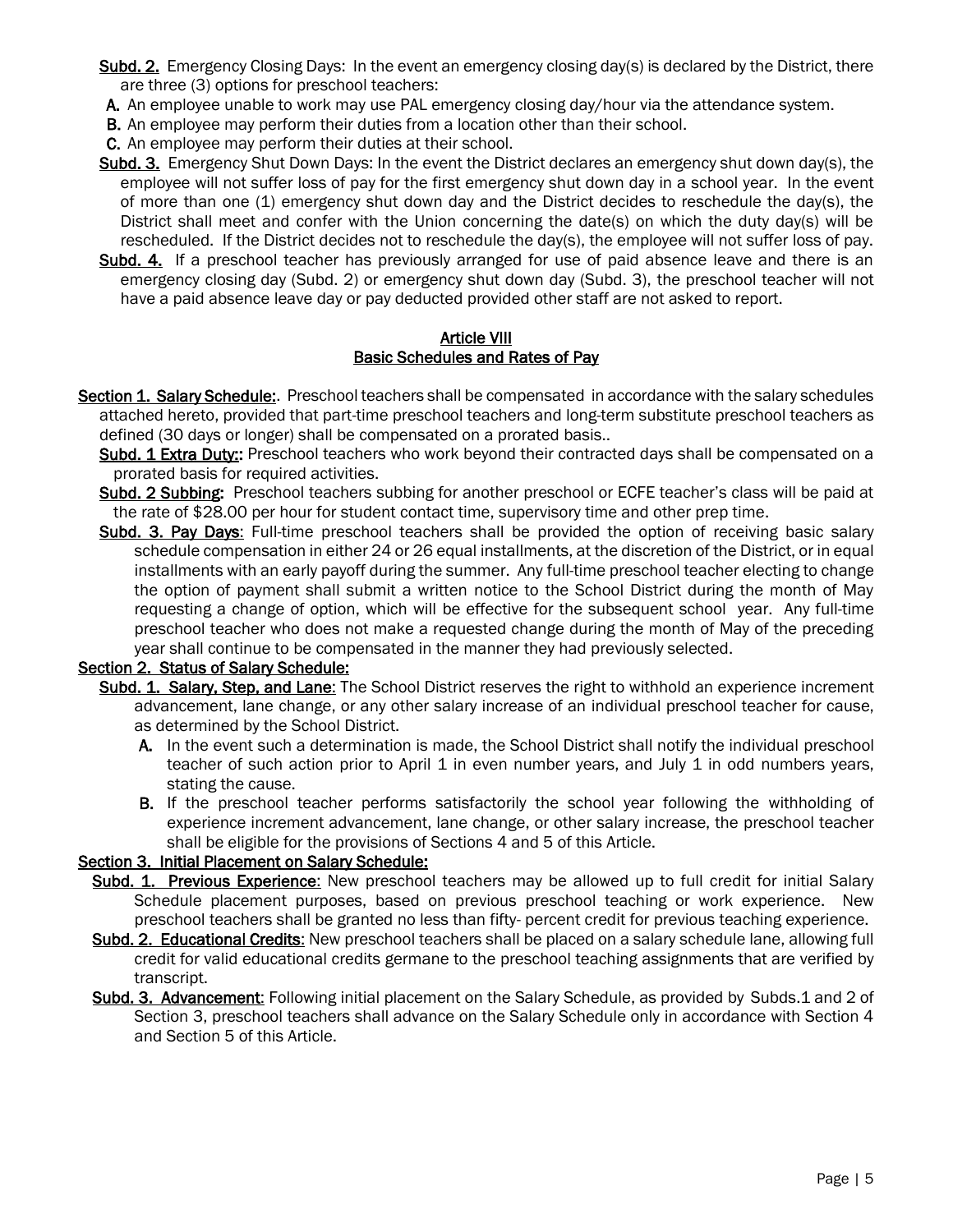### Section 4. Educational Lane Advancement on the Salary Schedule:

Subd. 1. Effective Date: The training level of preschool teachers will determine educational lane placement on the Salary Schedule for the school year. Preschool teachers must notify the Director of Human Resources of any additional credits earned and present a transcript for such credits. An educational lane change shall be effective on the first payroll period following receipt of transcripts for the requisite number of pre-approved germane credits. The last courses taken during Summer School may be submitted via official grade slips for the purpose of establishing a lane change effective date, but no payment will be made until after transcripts are received.

### Subd. 2. Application:

- A. Credits to be considered for application on any lane change of the Salary Schedule must be germane to the preschool teacher's assignment, as determined by the School Board. The preschool teacher may submit a request in writing, at least seven (7) calendar days prior to the beginning of the course, for approval by the Superintendent or designee. Failure to receive such approval in advance shall not be considered grounds for denial of credit for a course taken. However, a preschool teacher who takes a course without having received prior approval does so at the risk of that course being judged to be not germane to the preschool teacher's assignment.
- **B.** In the event a course that has been approved is canceled due to a lack of enrollment, preschool teachers may request approval for a replacement course. The Superintendent or designee shall waive the timelines in paragraph A. in order to process the request.
- Subd. 3. Grade and Credits: In order to apply on the Salary Schedule, all credits beyond the Bachelors Degree must carry a grade equivalent of B or higher. For credits earned under a pass-no pass grading system, a passing or satisfactory grade will be accepted.
- Subd. 4. Credits Prior to M.A.: Graduate credits earned prior to receiving the Masters Degree shall not apply for Salary Schedule advancement beyond the Masters Degree.
- Subd. 5. Recognized College or University: In order to qualify for the intermediate Salary Schedule lanes between the B.A. and M.A. and the M.A. and the M.A. +45, the courses taken must be from a college or university accredited by the regional accrediting agency. Preschool teachers may request approval of courses taken, not to exceed 6 credits per lane change, from other institutions of learning, which are germane to the preschool teacher's assignment. The institution and course credit will be individually considered by approval to qualify for educational lane advancement on the Salary Schedule. For those hired after July 1, 2020 the salary schedule lanes will only reference between B.A. and M.A.

#### Section 5. Experience Increment Advancement on the Salary Schedule

- Subd. 1. Full Duty Year: Preschool teachers who are individually contracted for the total duty days or more in the shortest semester in the school year shall be advanced 1 experience increment on the Salary Schedule effective as of September 1 of the following school year, subject to the provisions of Section 2 of this Article.
- Subd. 2. Less Than Full Duty Year: Preschool teachers who are individually contracted for less than the total number of duty days in the shortest semester in the school year shall not advance on the Salary Schedule.
- Section 6. Mileage: Preschool teachers required by the School District to use their personal vehicle in the performance of assigned duties and responsibilities shall be compensated at the current IRS rate, with subsequent modification of the IRS rate effective upon notification to the School District. Reimbursement will be effective the first of the month following the announcement of the new rate.

### Article IX Posting of Vacancies

<span id="page-7-0"></span>Section 1. Vacancies: The EMPLOYER and the UNION agree that job classification vacancies should be filled based on the concept of promotion from within, provided that applicants have the necessary qualifications to meet the standards of the vacancy and have the ability to perform the duties and responsibilities of the vacancy.

- Subd. 1. New positions and vacant positions shall be posted by the EMPLOYER for a period of at least
	- seven (7) consecutive calendar days.
- Subd. 2. The notice of posting shall be made on the EMPLOYER'S website and emailed to Preschool Teacher Group.
- Subd. 3. When opportunities become available any preschool teacher will be allowed, by seniority and FTE, to claim positions that become available each year by submitting an internal application.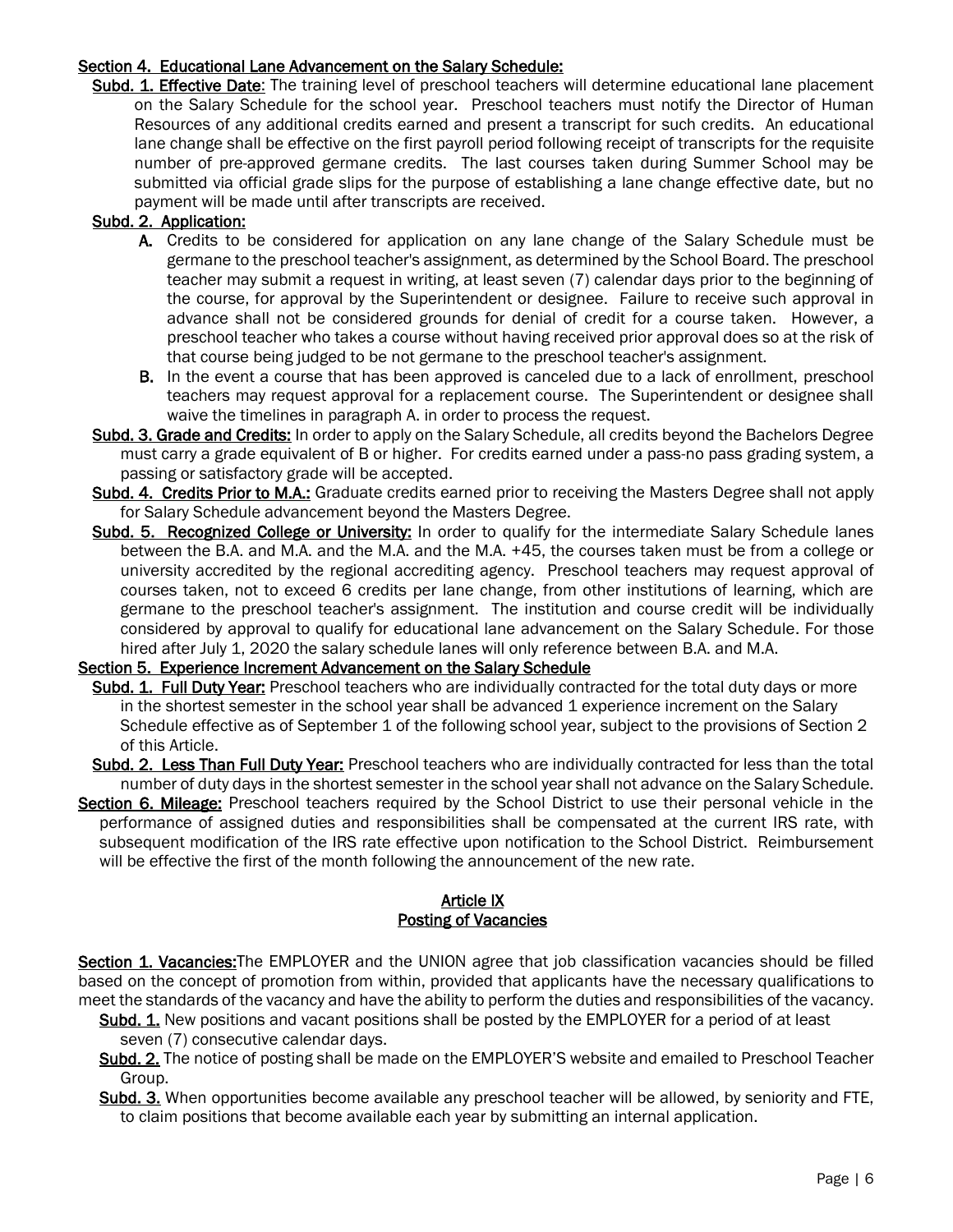Subd. 4. Vacancies shall be filled based on an applicant's qualifications, abilities,

work performance, and seniority. Applicants must meet the minimum qualifications in order to be considered.

Section 2. Required License Positions: After bidding is concluded by members of the UTSWC, any open licensed early childhood position shall be presented to preschool teachers via email. Preschool Teachers will have 7 calendar days to reply to the email expressing their interest for a particular position. Positions will be awarded by Seniority ,FTE, and appropriate licensure.

### Article X Probationary Period

- <span id="page-8-0"></span>Section 1. Probation: The length of probation for preschool teachers shall be for three (3) consecutive years from the date of hire employed by the school district. During such probationary period, a preschool teacher may be terminated at the sole discretion of the School District.
- Section 2. Non-Probationary Preschool Teachers: Preschool teachers who successfully complete the probationary period shall hold ongoing employment based on their seniority and license. Preschool teachers who have completed three (3) consecutive years of employment may only be terminated for just cause or layoff due to program reductions.

### Article XI **Insurance**

## <span id="page-8-1"></span>Section 1. Insurance:

- Subd. 1. Selection of Carrier: The selection of the insurance carrier shall be made by the School District after completion of the required bidding process and in accordance with Minnesota Statutes. In all cases the insurance carrier shall be the one that, in the judgment of the School District, is best qualified to provide coverage.
- Subd. 2. Maintenance of Insurance Specification: The specifications of all insurance programs shall be those agreed to between the School District and the United Teachers of South Washington County Insurance Committee. The agreed to specifications shall be maintained for the duration of this Agreement and shall not be changed except as allowed by law.
- Subd. 3. Group Insurance: Preschool teachers shall be eligible for School District group insurance premium contributions as provided in this Article. Part time preschool teachers may individually elect to participate in the group insurance programs and receive prorated School District contributions toward the individual health, hospitalization, and major medical premium as provided in this Article.

|                  |          |                        |      | Health Insurance monthly premium contributions provided by District 833       |                        |            |      |
|------------------|----------|------------------------|------|-------------------------------------------------------------------------------|------------------------|------------|------|
|                  |          |                        |      | Contributions are effective January 1 - December 31 of identified years below |                        |            |      |
| Coverage Options |          | <b>Single Coverage</b> |      | Coverage Options                                                              | <b>Family Coverage</b> |            |      |
|                  | 2020     | 2021                   | 2022 |                                                                               | 2020                   | 2021       | 2022 |
| $ $ \$25 Co-Pay  | \$557.62 | \$568.77               |      | \$25 Co-Pay                                                                   | \$1,049.06             | \$1,070.04 |      |
| $ $15 Co-Pay$    | \$553.16 | \$564.23               |      | \$15 Co-Pay                                                                   | \$1,043.58             | \$1,064.45 |      |
| High Deductible  | \$571.37 | \$583.21               |      | High Deductible                                                               | \$1,352.50             | \$1,379.55 |      |

## Section 2. Health and Hospitalization Insurance:

*\* High Deductible plan in both options will receive \$250 a month toward a VEBA Contribution*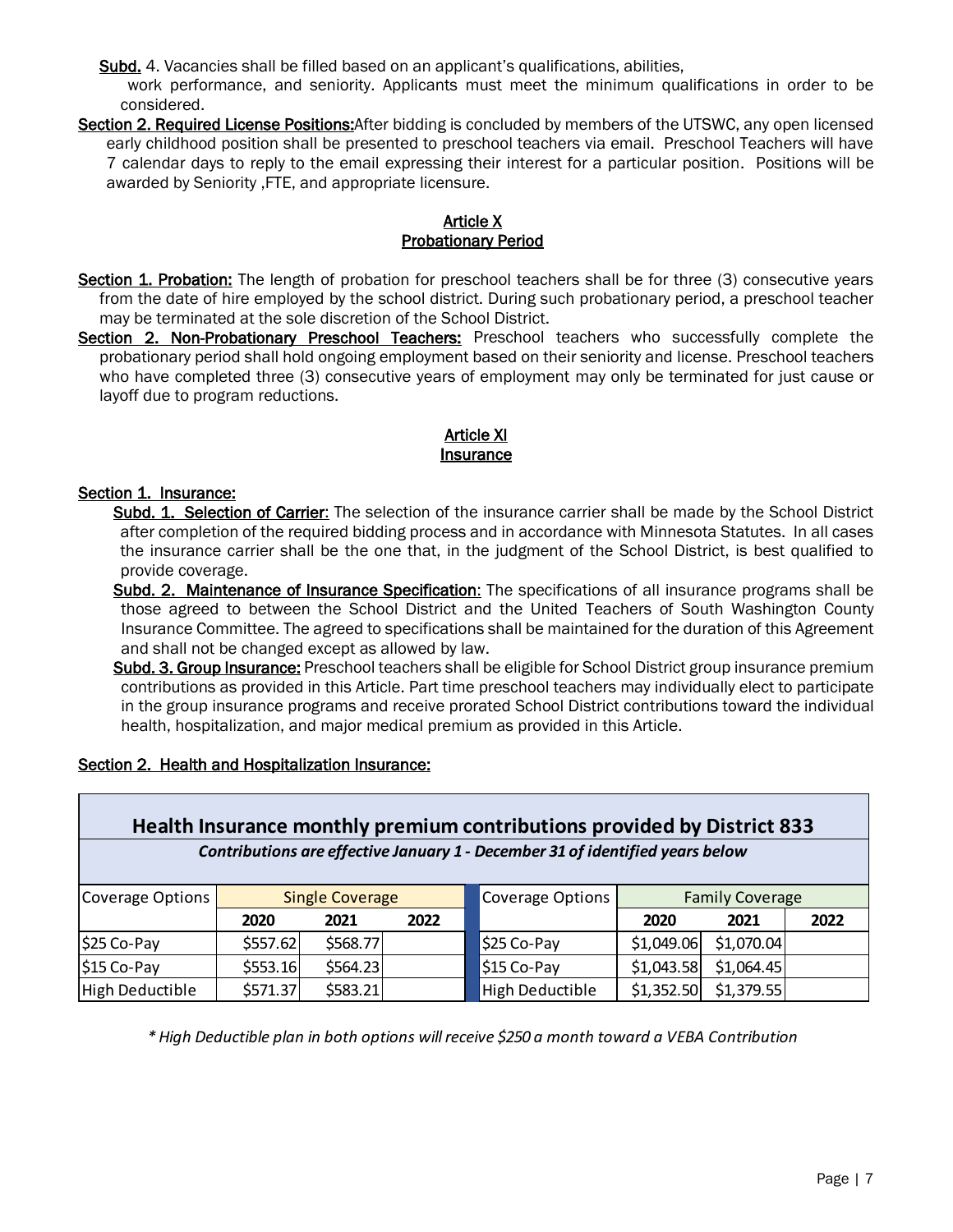## Subd. 1. Combined Coverage:

The School District shall allow married couples within the preschool teachers bargaining unit to combine School District contributions toward one family coverage plan, not to exceed the sum of the District contribution toward single and family combined. Qualifying employees must inform the School District of their intent to combine School District contributions toward one family coverage plan during the designated "open enrollment" period.

- Section 3. Life Insurance: The School District shall contribute an amount equal to the monthly premium for a \$50,000 Term Life Insurance Policy for all eligible full-time preschool teachers employed by the School District who are enrolled in the School District Group Term Life Insurance Policy.
- Section 4. Long-Term Disability Insurance: The School District shall provide, at no cost to the School District, a Group Long-term Disability Insurance Program. All eligible full-time preschool teachers employed by the School District shall be enrolled in the School District Group Long-term Disability Program.
- Section 5. Dental Insurance: Effective January 1, 2020, the School District shall contribute an amount equal to the single monthly premium toward both single and family coverage.
- Section 6. Payroll Deductions: The difference between the monthly premium costs of the group insurance plans and the School District's Contributions established by Sections 2, 3, 4, and 5 of this Article shall be paid by enrolled preschool teachers through payroll deduction.
- Section 7. Voluntary Participation: Participation by any eligible teacher in the insurance plans established by this Article is voluntary. Eligible preschool teachers who choose not to participate shall receive no additional compensation in lieu thereof.

## Section 8. Claims Against the School District:

- Subd. 1. Informational: The School District and the Union agree that any description of insurance benefits contained in this Article are intended to be informational only and the eligibility of any teacher for benefits shall be governed by the terms of the insurance policies contracted by the School District and the insurance carriers pursuant to this Article. The School District's only obligation is to contract for insurance policies and contribute such amounts as established by this Article.
- Subd. 2. New Teachers: The School District shall provide newly employed preschool teachers with written information describing the insurance plans and enrollment procedures.
- Section 9. Duration of Insurance Contribution: Preschool teachers are eligible for School District contributions as provided in this Article as long as they are employed by the School District.
	- Subd. 1. Completion of Year: Preschool teachers separating from employment at the completion of the school year shall receive contributions for coverage through the month of August.
	- Subd. 2. Prior to Completion of Year: Preschool teachers separating from employment prior to the completion of the school year or who are on an unpaid leave of absence of more than 30 days will be entitled to group insurance on a pro-rata basis. For the purpose of this provision, preschool teachers on a leave of absence pursuant to the federal Family and Medical Leave Act of up to 12 weeks shall be considered as time worked.
- Section 10. Part-time Participation: Part-time preschool teachers, as defined by Article 1, Section 3, Subd. 6, may individually elect to participate in the group insurance programs established by this Article, and shall receive prorated School District contributions toward the individual health, hospitalization, and major medical premium.

#### Article XII Paid Absence Leave

## <span id="page-9-0"></span>Section 1. General Rules for Preschool Teacher Absences

- Subd. 1. Paid Absence Leave: Full-time Preschool teachers shall be credited with fifteen (15) days of paid absence leave on September 1 of each school year and each September 1 thereafter. Part-time Preschool teachers shall be compensated on a protated basis.
- Subd. 2. Reimbursement: Preschool teachers who terminate employment prior to the completion of a school year and who have exhausted their paid absence leave shall reimburse the School District for paid absence leave used in excess of the prorated portion of leave earned based upon the number of duty days worked to the total duty days in the school year.
- Subd. 3. Maximum Accumulation: Unused paid absence leave shall accumulate to an unlimited amount.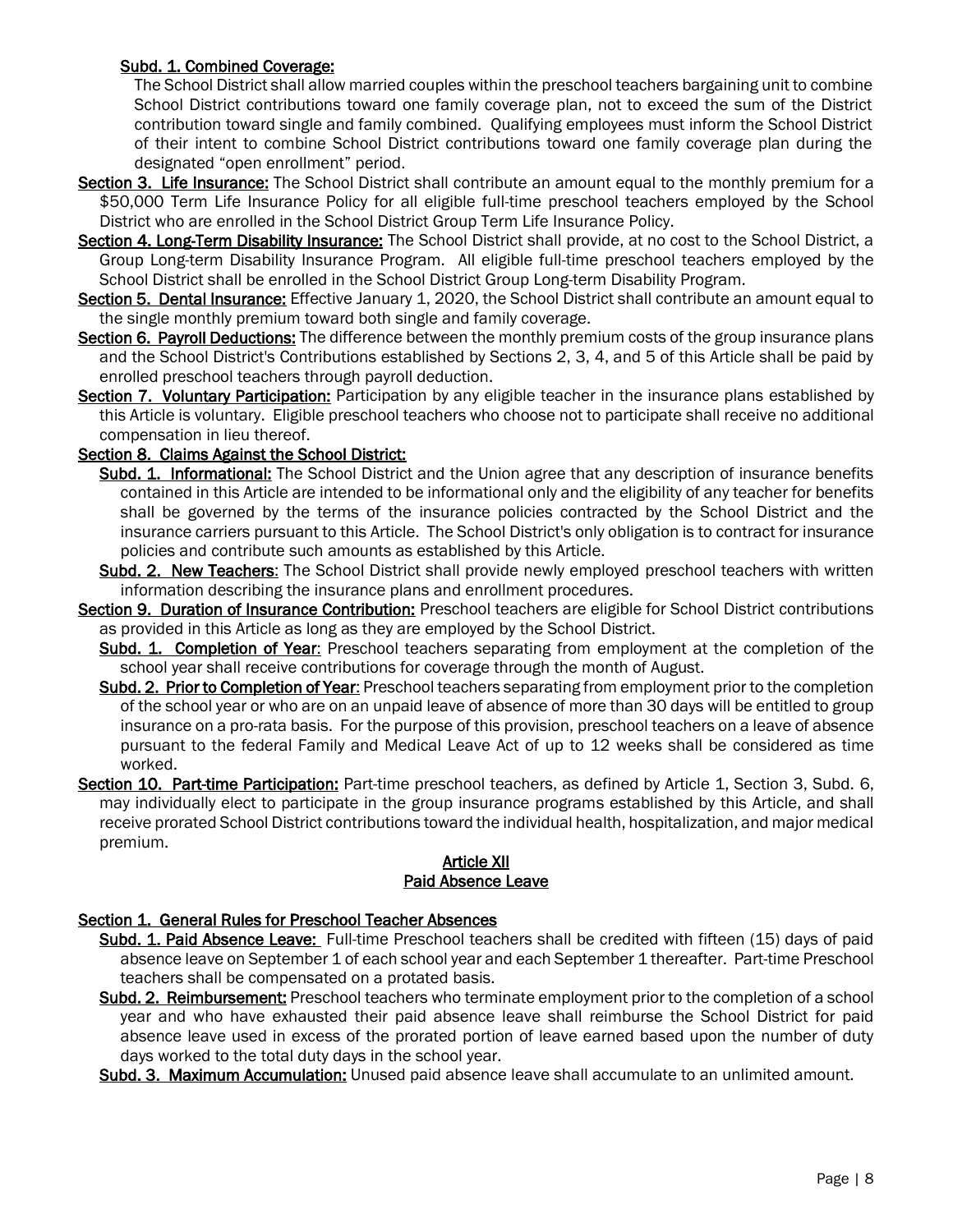- Subd. 4. Compensation During Paid Absence: Preschool teachers who have received approval from their Early Childhood Program Supervisor for a paid absence shall be compensated at their daily salary schedule rate of pay for each preschool teacher's basic day of absence.
	- A. Paid absence leave compensation shall not exceed the preschool teacher's daily salary schedule rate of pay.
	- **B.** Paid absence leave compensation shall cease when a preschool teacher's paid absence leave accumulation is exhausted.
- Subd. 5. Separation of Employment: Upon termination of employment, accumulated paid absence leave shall be waived (excluding the severance provisions of Article XV).
- Subd. 6. Eligibility of Part-time and Long-term Substitute Preschool Teachers: Part-time and long-term substitute preschool teachers, as defined by Article I, Section 3, Subds. 6 and 7, shall be eligible for paid absence leave benefits on a prorated basis. Full-time preschool teachers who accept part-time teaching positions shall have the right to use paid absence leave earned as a full-time preschool teacher.
- Subd. 7. Approval of Paid Absence Leave: Paid Absence Leave shall be approved in a manner designated by the District.
	- A. Approval of requested paid absence is in all cases subject to the approval of the Superintendent or designee.
	- B. Additional days of paid absence leave are available for unusual circumstances subject to the approval of the Superintendent.
- Section 2. Absences that Do Not Require Prior Approval and are Deducted from Paid Absence Leave:
	- Subd. 1. Absences Because of Illness, Injury, or Temporary Disability to the Preschool Teacher: Preschool teachers who are or will be unable to perform their duties and responsibilities because of personal illness, injury or temporary disability shall notify the appropriate administrator as soon as possible.
		- A. Prior to the final approval of a paid absence the Superintendent may require an employee to furnish medical evidence from the attending physician or a School District appointed physician verifying that such illness was due to injury, or temporary disability. When the School Board appoints a physician, the School District shall pay the costs.
		- B. Any preschool teacher is eligible to participate in the incentive plan outlined below, for using 2 or fewer personal sick leave days (Section 2, Subd 1 of this Article only) per school year. Preschool Teachers must have a 403(b) plan or establish one to participate in this incentive plan. Payment for unused personal sick leave shall be placed annually in the preschool teacher's 403(b) plan, with employee approval. Eligibility for the incentives will be based on usage of personal sick leave each year, with payment to the member's 403(b) plan made on or before August 15<sup>th</sup>.

| Personal Sick leave days used | 403b Contribution | Days Deducted from PAL |
|-------------------------------|-------------------|------------------------|
| Zero sick days used           | \$300             |                        |
| 1 sick day used               | \$200             |                        |
| 2 sick days used              | \$100             |                        |

- Subd. 2. Absences Because of Illness or Injury in a Preschool Teacher's Family/Household Member: Pursuant to Minn. Stat. 181.9413, a preschool teacher may use paid absence leave for absences due to an illness or injury to the preschool teacher's child, for such reasonable periods as the preschool teacher's attendance with the child may be necessary, on the same terms that a preschool teacher is able to use paid absence leave for personal injury or illness. A preschool teacher may use paid absence leave for absences due to an illness or injury to the preschool teacher's spouse, for such reasonable periods as the preschool teacher's attendance with the spouse may be necessary, on the same terms that a preschool teacher is able to use paid absence leave for personal injury or illness. A preschool teacher may use up to a maximum of five (5) days of paid absence leave per school year for illness or injury to the preschool teacher's parent or parent in-law. A preschool teacher may use up to a maximum of five (5) days of paid absence leave per school year for illness or injury to a member of the preschool teacher's household. The household shall be defined as any person making his/her domicile with the family.
	- A. Prior to final approval of the paid absence, the Superintendent or designee shall have the right to require an employee to furnish medical evidence from the school health office or qualified physician, indicating such absence was due to a family illness or injury.
	- B. In unusual circumstances the Superintendent or designee may grant additional time for absence due to illness or injury to the preschool teacher's parent.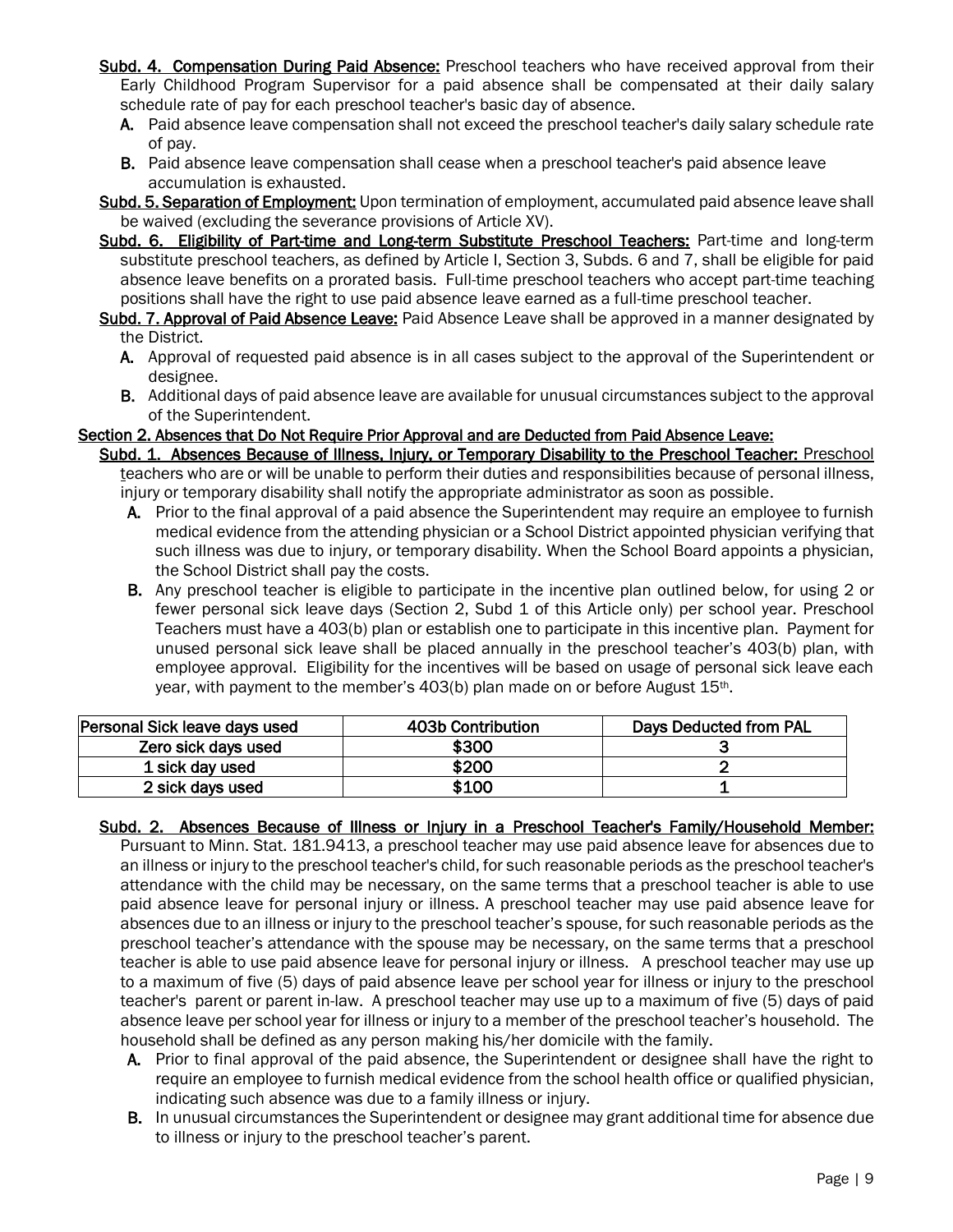#### Subd. 3. Absences Because of a Funeral for a Preschool Teacher's Family Member:

- A. In the event of a death of a preschool teacher's family member, the preschool teacher shall be granted paid absence leave.
- **B.** Approval of a request for paid absence leave due to a death and the duration of the paid absence is in all cases subject to the approval of the Human Resources Director.
- C. In unusual circumstances the Superintendent or designee may grant additional time. Unusual circumstances may include such things as travel or funeral arrangements.
- D. Paid absence due to a death shall be deducted from the preschool teacher's accumulated paid absence leave.
- Subd. 4. Absences Because of an Injury to a Preschool Teacher While on Duty: Upon the request of a preschool teacher who is absent from duty as a result of a compensable injury as covered under the provisions of the Workers' Compensation Act, the School District will pay the difference between the compensation benefits received by the preschool teacher, pursuant to the Workers' Compensation Act, and the preschool teacher's daily Salary Schedule rate of pay to the extent of the preschool teacher's accumulated paid absence leave.
	- A. Such difference shall be paid by the School District to the preschool teacher only for the period of disability or until the preschool teacher's accumulated paid absence leave is exhausted.
	- **B.** The deduction from the preschool teacher's accumulated paid absence leave shall be an amount necessaryto equal the difference between the Workers' Compensation benefits and the preschool teacher's daily Salary Schedule rate of pay.
- Subd. 5. Absences Because of Student Assault: In the event a preschool teacher is physically assaulted by a student while performing the preschool teacher's duties, the preschool teacher may use up to three (3) days of paid leave (doctor/dental or personal illness), not to be deducted from Paid Absence Leave (PAL), subject to the following conditions:
	- A. The physical assault must cause the preschool teacher to be unable to perform the duties of the preschool teacher's position.
	- B. For purposes of this subdivision, a "physicial assault" is defined to mean the intentional application of physical force by a student on a preschool teacher that causes physicial injury to the preschool teacher.
	- C. The paid leave provided by this subdivision must be used within ten (10) work days of the occurrence of the physicial assault.
	- D. Student assaults resulting in the use of paid leave pursuant to this subdivision will be reported to the Superintendent or designee by the Human Resources Department.

## Subd. 6. Absences Due to Emergency Closing:

A preschool teacher unable to attend work on an Emergency Closing Day may use "PAL Emergency Closing Day/Hours" via the online attendance system.

## Section 3. Preschool Teacher Absences That Require Prior Approval and are Deducted From Paid Absence Leave:

Subd. 1. Prior Notification: Requests for Leaves in the this section shall be made in writing at least seven (7) calendar days in advance, except in the event of an emergency.

- Subd. 2. Absences Because of Personal Business: In the event it is necessary for a preschool teacher to be absent from duty to conduct personal business which cannot be attended to outside of the preschool teacher's basic day, said preschool teacher may be granted personal business leave. Preschool Teachers with continuing contract may be granted up to four (4) days per school year for Personal Business. Preschool Teachers without continuing contract may be granted two (2) days per school year for Personal Business. Preschool Teachers may accumulate up to eight (8) Personal Business Days. Only five (5) Personal Business Days can be used consecutively. Employees have the option to cash in up to three (3) Personal Days at \$210, or \$225 TSA contribution per year. Employees also have the option to convert their Personal Leave into sick days. Requests for one (1) additional day of Personal Business leave due to extraordinary and unusual circumstances, above and beyond those specified in this article, may be granted with the approval of the Director of Human Resources. Requests for additional personal business leave for observance of religious holidays shall be approved. No more than 5 percent of the faculty at any building shall use this leave on any one day.
- Subd. 3. Absences Because of Professional Visitation: Preschool teachers may request to be absent one (1) duty day per school year for a professional visitation.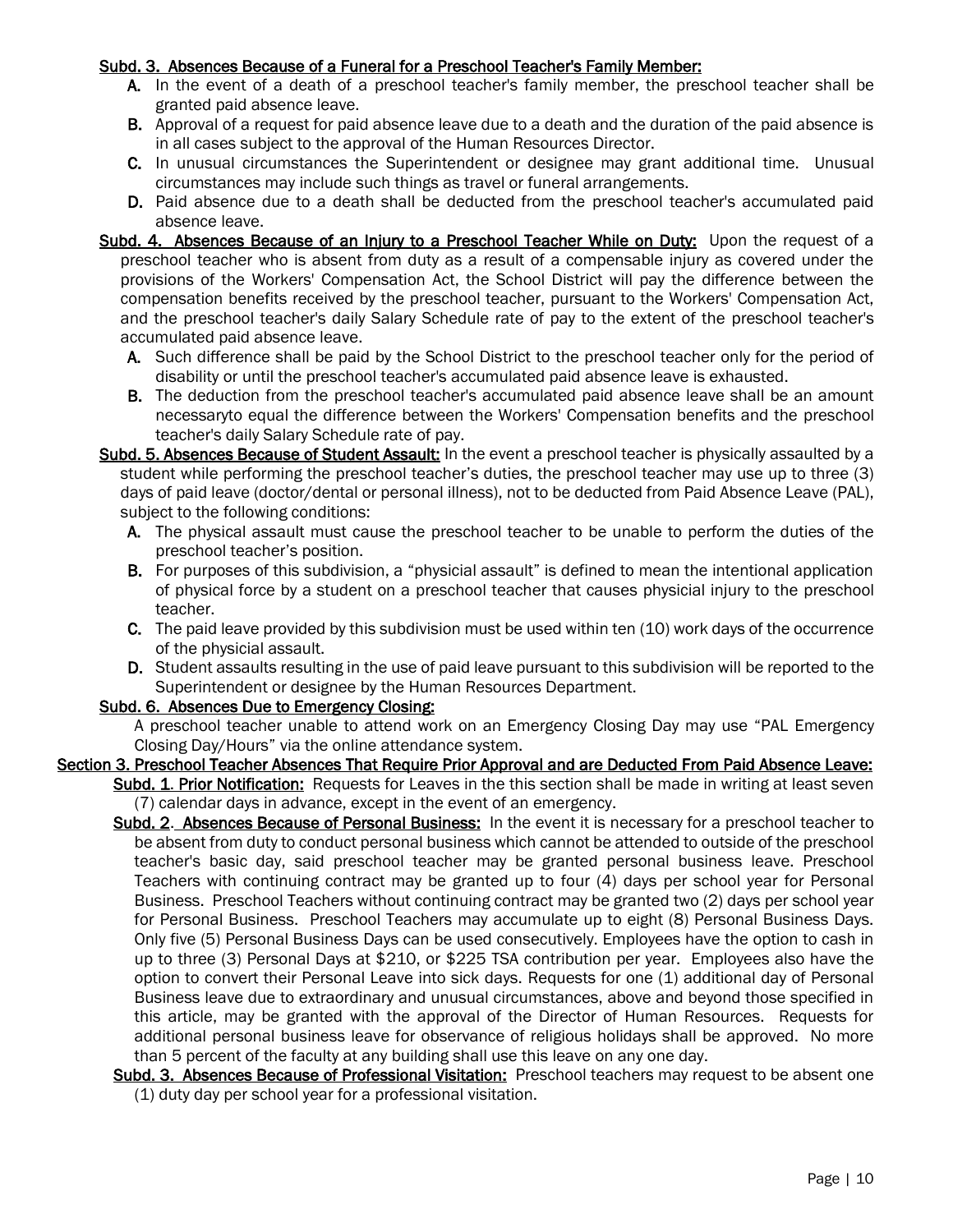Subd. 4. Absence Because of Child's School Conference and Activities Leave: Pursuant to Minn. Stat. 181.9412, preschool teachers shall be granted up to sixteen (16) hours of paid absence leave per year to attend school conferences or classroom activities related to the preschool teacher's child, provided the conferences or classroom activities cannot be scheduled during non-work hours.

### Subd. 5. Absence Because of Adoption/Foster Placement of a Child:

- A. Full time, benefit eligible, and part-time employees with accrued paid absence leave will be granted up to 6 weeks leave for adoption of a child. The period of time shall, at the direction of the adoptive parent, begin before or at the time of, the child's placement in the adoptive parent's home, for the purpose of arranging for placement or caring for the child after placement. Additional days may be requested on a case by case basis, subject to the approval of the Director of Human Resources. Approved paid absences for the purposes of adoption shall be deducted from the employee's paid absence leave.
- B. Employees shall be granted up to ten (10) paid absence leave per school year for the placement of a foster child. Additional days may be requested on a case by case basis, subject to the approval of the Director of Human Resources. Approved paid absences for the purposes of foster placement shall be deducted from the employee's paid absence leave.
- Subd. 6. Parenting Leave: Preschool teachers shall be granted up to five (5) days of paid absence leave per school year for the birth of a child. Said leave shall not be in addition to disability leave associated with the birth of a child.
- Section 4. Preschool teacher Absences That Require Prior Approval and Are Not Deducted From Paid Absence Leave: Subd. 1 Prior Notification: Requests for leaves in this section shall be made in writing at least seven (7) calendar days in advance, except in the event of an emergency.
	- Subd. 2. Absences Because of Jury Duty: Any preschool teacher who is called to serve jury duty for a municipal, county, state or federal court shall be provided with full pay for each day of required jury duty service. The preschool teacher shall, by payroll deduction, reimburse the School District for any per diem paid to the juror by the court for jury duty service, except that the preschool teacher shall retain any mileage and meal allowances paid by the court.
	- Subd. 3. Witness Obligation: Any preschool teacher summoned or subpoenaed by any court to provide testimony during the regular work day in any case in which the preschool teacher is not a principal party to the action shall be provided leave with no loss of pay for the time which the preschool teacher is required to be absent. The preschool teacher shall, by payroll deduction, reimburse the School district for any witness fees received, except that the preschool teacher may retain any mileage or meal expense reimbursement or any witness fees in excess of the preschool teacher's daily rate of pay.

### **Article XIII** Leaves of Absence

#### <span id="page-12-0"></span>Section 1. Military Leave of Absence:

- Subd. 1. Unpaid Leave: A preschool teacher who is drafted or enlists in the military services shall be granted an unpaid Military Leave of Absence in accordance with Minnesota Statutes.
- Subd. 2. Paid Leave: A preschool teacher who is a member of an active military reserve unit shall be granted a paid Military Leave of Absence, not to exceed fifteen (15) duty days per calendar year, in accordance with Minnesota Statutes.

#### Section 2. Unpaid Leave of Absence:

- Subd. 1. Unpaid Leave: A preschool teacher who is in the employ of the School District may request a longterm or short-term Unpaid Leave of Absence.
- Subd. 2. Reasons: The School District may grant, at its discretion, an Unpaid Leave of Absence for reasons such as adoption, child-rearing, temporary disability, personal illness or injury, family emergencies, to fulfill the obligations of a full-time elected or appointed position with the Union.
- Subd. 3. Procedure Long Term: A request for a long-term Unpaid Leave of Absence shall be in writing submitted by March 15 for a leave to begin the following school year, and if granted by the School District, shall be for a period not to exceed two (2) full school years for preschool teachers with less than 10 years of seniority, and not to exceed five (5) years for preschool teachers with ten or more years of seniority. Under extenuating circumstances, the School District in consultation with the Union may waive the deadline for Unpaid Leave requests or extensions.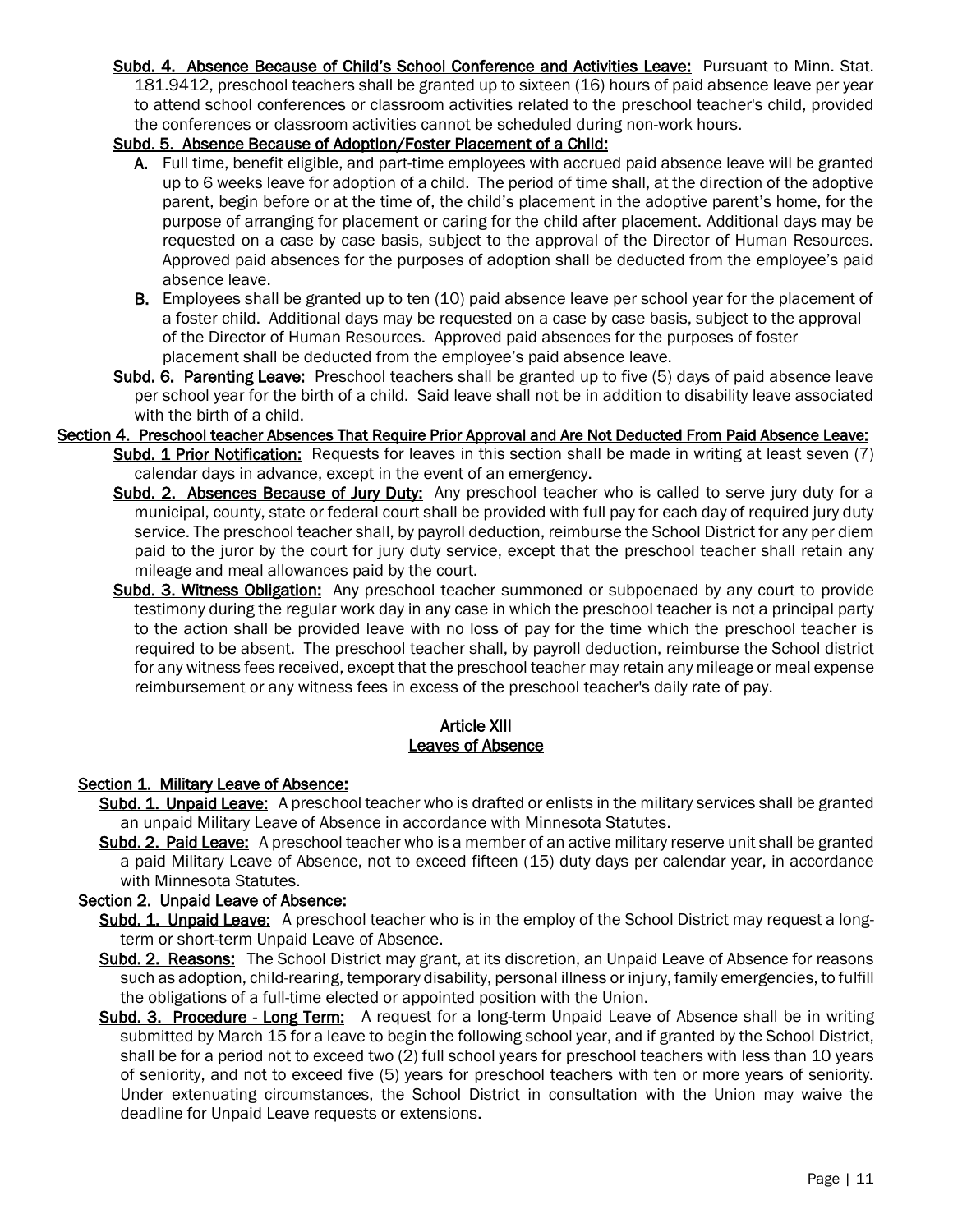- A. The specific duration of an approved long-term Unpaid Leave of Absence shall be established by the School District. All approved long-term Unpaid Leaves of Absence shall end on either the calendar day before the fall workshop or the calendar day before the beginning of the second semester of a school year.
- B. Preschool teachers on approved long-term Unpaid Leaves of Absence of 12 months or more in duration shall deliver in person or by certified mail written notice to the Superintendent of their intention to return to duty at least by February 15 or 165 calendar days prior to the expiration of their leave. Failure to give such notice shall be considered a resignation on the part of the preschool teacher.
- C. A request for an extension of a long-term Unpaid Leave of Absence shall be in writing and submitted by February 15 prior to the school year that the extension would be effective.
- D. Preschool teachers returning to duty at the expiration of their leave shall return to their original preschool teaching position when the leave is of twelve (12) months duration or shorter. When the leave is for a period of time longer than twelve (12) months duration, the preschool teacher shall be assigned to an alternate position.
- E. A preschool teacher shall earn a maximum of two years seniority while on Unpaid Leave(s) from the School District.

Subd. 4. Procedure - Short Term: A request for a short-term Unpaid Leave of Absence shall be in writing and, if granted by the School District, shall be for a period not to exceed eighty (80) calendar days.

- A. A specific duration of an approved short-term Unpaid Leave of Absence shall been established by the School District.
- B. Preschool teachers on an approved short-term Unpaid Leave of Absence shall return to duty at the expiration of their leave. Failure of a preschool teacher to return to duty at the expiration of their leave shall be considered a resignation on the part of the preschool teacher.
- C. Preschool teachers who return to duty at the expiration of their leave shall return to their previous position.
- Subd. 5. Failure to Provide Notice: Preschool teachers failing to give written notice as required by Section 2, Subd. 3, B, of this Article or who fail to report for work on the first duty day following expiration of their Unpaid Leave of Absence shall be considered to have resigned.
- <span id="page-13-0"></span>Subd. 6. Effective Date: The provisions of this Section shall become effective as of the date of School Board approval of this Agreement.

### Article XIV Grievance Procedure

Section 1. Grievance Definition: A "grievance" shall mean a written allegation by a preschool teacher resulting from a dispute or disagreement between the preschool teacher and the School District as to the interpretation or application of this Agreement. In the event that two (2) or more preschool teachers file a "grievance" concerning the same subject, the grievances shall be combined and processed as a single grievance in accordance with the provisions of this Article. The disposition of such a "grievance" shall be applicable to all preschool teachers who are similarly affected.

## Section 2. Representative:

- Subd. 1. The School District may be represented during any step of the grievance procedure by any person or agency so designated.
- Subd. 2. The preschool teacher shall be represented by the Union, or its designated representatives, at Levels I and II of the grievance procedure.

## Section 3. Definitions and Interpretations:

- Subd. 1. Extension: The time limits specified in this Agreement may be extended by mutual agreement of the School District and the Union.
- Subd. 2. Days: A reference to days regarding time periods in this procedure shall refer to calendar days.
- Subd. 3. Computation of Time: In computing any period of time prescribed or allowed by this procedure, the date of the act, event, or default shall not be included. The last calendar day of the period shall be counted unless it is a legal holiday, in which event the time period shall continue to run until the end of the next calendar day that is not a legal holiday.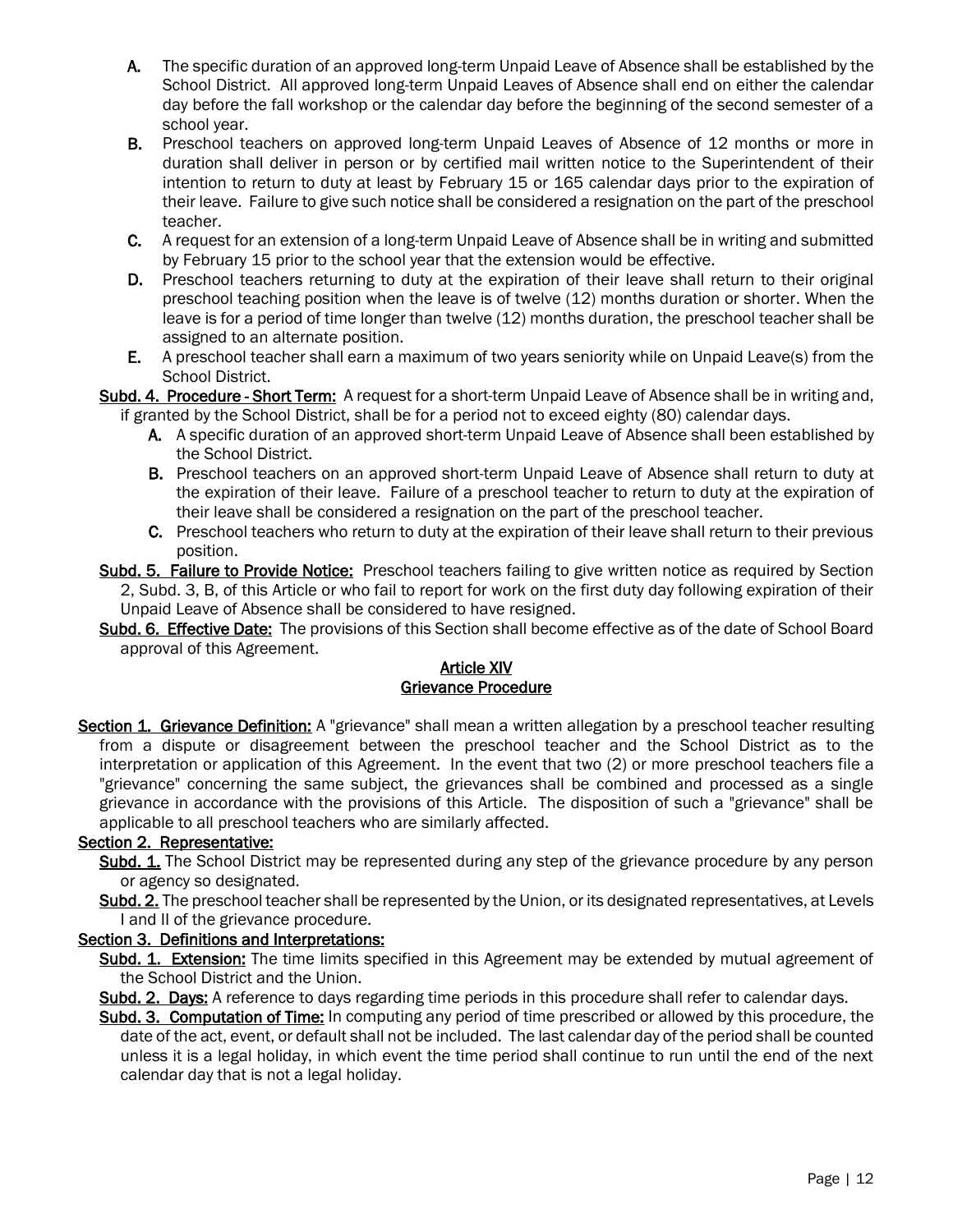Subd. 4. Filing and Postmark: The filing or service of any notice or document herein shall be timely if it bears a postmark of the United States mail within the time period.

## Section 4. Time limitation and Waiver:

- Subd. 1. Grievances shall not be valid for consideration unless the grievance is submitted in writing on the Union's Grievance Form to the School District's designee, setting forth the facts of the grievance, the specific provisions of the Agreement allegedly violated, and the particular relief sought, within 20 days from the date giving rise to the grievance. Failure to file a grievance within such time period shall be deemed a waiver of the grievance.
- Subd. 2. Failure to appeal a grievance from one level to another within the time periods hereinafter provided shall constitute a waiver of the grievance.
- Subd. 3. Failure of the School District or its designated representative to respond to the grievance within the time limits hereinafter provided shall be considered a denial and immediately appealable to the next step.
- Section 5. Adjustment of Grievances: The School District and the preschool teacher shall attempt to adjust all grievances that may arise during the course of employment of a preschool teacher in the following manner:
	- Subd. 1. Level I: If the grievance is not resolved through informal discussion with the preschool teacher's Building Principal, the Principal shall prepare a written decision on the grievance within 5 days after receipt of the written grievance. A copy of the decision shall be sent to the preschool teacher and the Union.
	- Subd. 2. Level II: In the event the grievance is not resolved at Level I, the resulting decision may be appealed by the Union to the Superintendent or designee, provided, such appeal is made in writing within 5 days after receipt of the decision at Level I. If a grievance is properly appealed, the Superintendent or designee shall set a time to hear the grievance within 7 days, and within 5 days after the hearing, the Superintendent or designee shall issue a decision in writing to the Union.
	- Subd. 3. Level III: In the event the preschool teacher and the Superintendent or designee are unable to resolve a grievance, the grievance may be submitted to binding arbitration.
- Section 6. School Board Review: The School Board reserved the right to review any decision issued at Level I or Level II of this procedure, provided, the School Board or its representative notifies the Union of its intention to review the decision within 10 days after the decision has been issued. In the event the School Board reviews the decision under the provisions of this Section, the School Board reserves the right to reverse or modify such decision.
- Section 7. Arbitration Procedures: A request for arbitration must be filed in writing, and signed by the Union. Such request must be submitted within ten (10) days following the decision at Level III of the grievance procedure.
	- Subd. 1. Selection of Arbitrator: The arbitration request shall be referred to an arbitrator chosen from a panel of five (5) permanent neutral members previously mutually selected by the Union and the School District.
	- Subd. 2. Hearing: The Arbitrator shall hear the grievance and both parties may be represented by such person or persons as they may choose and designate. Unless the parties stipulate the issue, each party will submit a written statement of the issue at the outset of the arbitration hearing. The parties shall have the right to a hearing at which time both parties will the opportunity to submit evidence, offer testimony, and make oral or written arguments relating to the issue(s) before the Arbitrator. The proceeding before the Arbitrator shall be a hearing denovo.
	- Subd. 3. Decision: The decision of the Arbitrator shall be issued within 15 days after the close of the hearing. Decision, in cases properly before the Arbitrator, shall be final and binding upon the parties, subject to the limitations of arbitration decisions as provided by the PELRA.
	- Subd. 4. Expenses: Each party shall bear its own expenses in connection with the arbitration, including expenses relating to the party's representatives, witnesses, and any other expenses, which the party incurs in connection with presenting its case in arbitration. A transcript or recording of the hearing shall be made at the request of either party. The party requesting the transcript shall bear all expenses for said transcript. The fees and expenses for the neutral arbitrator's services shall be borne equally by the Union and the District and each party will be responsible for compensating its own representative and witnesses.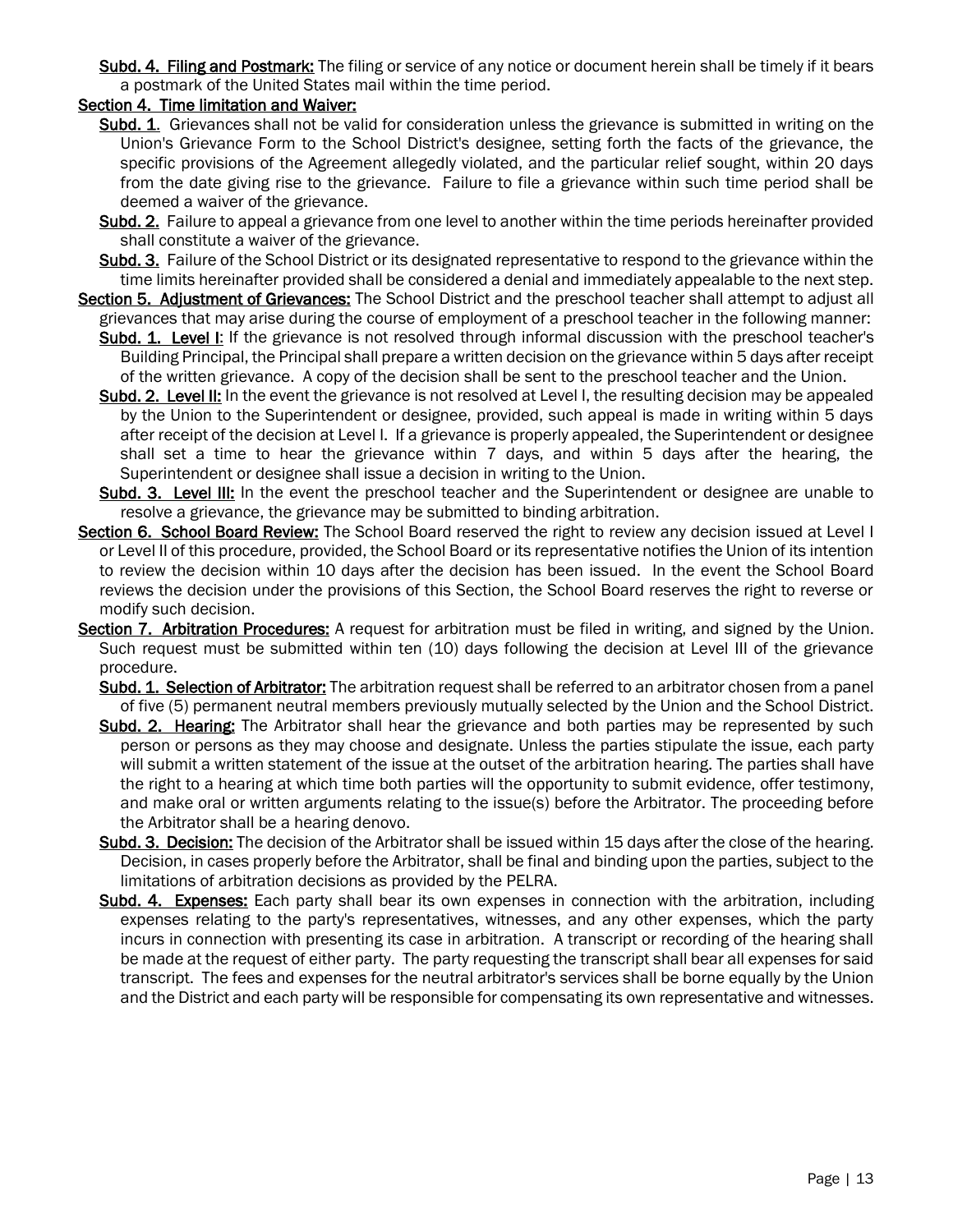- Subd. 5. Jurisdiction: The Arbitrator shall have jurisdiction over grievances properly before the Arbitrator pursuant to the terms of the procedure. The jurisdiction of the Arbitrator shall not extend to proposed changes in terms and conditions of employment as defined herein and contained in this written Agreement; nor shall the Arbitrator have jurisdiction over any grievance which has not been submitted to arbitration in compliance with the terms of the grievance and arbitration procedure as outlined herein; nor shall the jurisdiction of the arbitration extend to matters of inherent managerial policy which shall include, but are not limited to, such areas of discretion or policy as the functions and programs of the School District, its overall budget, utilization of technology, the organizational structure, and selection and discretion and number of personnel. In considering any issue in dispute, the Arbitrator shall give due consideration to the statutory rights and obligation of the School District to efficiently manage and conduct its operation within the legal limitations surrounding the financing of such operations.
- Subd. 6. Election of Remedies and Waiver: This subdivision shall not be effective in any situation in which its application would be considered unlawful retaliation or reprisal. A party instituting any action, proceeding or complaint in a federal or state court of law, or before an administrative tribunal, federal agency, state agency or seeking relief through any statutory process for which relief may be granted, the subject matter of which may constitute a grievance under this Agreement, shall immediately thereupon waive any and all rights to pursue a grievance under this Article. Upon instituting a procedure as outlined here, the preschool teacher shall waive the right to initiate a grievance pursuant to this Article or, if a grievance is pending in the grievance procedure, the right to pursue it further shall be immediately waived.

#### Article XV Preschool Teacher Severance Plans/TSA

### <span id="page-15-0"></span>Section 1: Eligibility:

- Subd. 1. Full-time preschool teachers, as defined in Article 1, Section 3, Subd. 5, who have completed at least 15 years of service, the last 5 years of which have been continuous with the School District and whose age and years of service with the District add up to 70, shall be eligible for a severance payment, pursuant to the provisions of this Article. This Severance Plan shall not apply to any preschool teacher who has been discharged for cause by the District.
- Subd. 2. Leaves of Absence: Time spent on approved leaves of absence, as provided in Article XIII, Section 1, or unpaid leaves for maternity related purposes, and Extended Leaves of Absence shall be included in the calculation of years of continuous service.
- Subd. 3. Determination of Age: For purposes of this Article, the school year shall be defined as beginning on July 1 of one year and ending on June 30 of the year following.
- Subd. 4. The following terms and conditions will apply to preschool teacher retirements during the 2020-21 school year for preschool teachers who qualify for the Severance plan.
	- A. Retirements will be accepted, effective either; a) at the end of the day on a semester or trimester break, or b) at the end of the day on the last duty day of the school year;
	- B. Preschool Teachers intending to retire during the school year, in accordance with this Article, Section 1, Subdivision 4.A, must submit written notice of intent to retire at least 45 days prior to the requested date of retirement, and;
	- C. Preschool teachers intending to retire effective the end of the day on the last duty day of the school year, must submit notice in accordance with this Article, Section 3.
- Section 2. Insurance: The following criteria regarding insurance participation applies preschool teachers who terminate their employment prior to qualification for Medicare, shall be eligible to participate in the group health and hospitalization plan established by Article XI, Section 2 of the Preschool Teachers' Master Agreement.
	- Subd. 1. Such preschool teachers shall pay the full monthly premiums of such insurance plans in which they are to participate.
	- Subd. 2. Said preschool teacher's eligibility for participation in the group health and hospitalization plans as defined in this Article shall cease upon qualification for Medicare.
- Section 3. Application and reimbursement: To be eligible for the benefits of this Article a preschool teacher must submit a written request for severance pay and the employee's written notice of intention to resign prior to February 15 of the school year at the end of which severance will take place. Actual written resignation must be received no later than March 15 and be accepted by the School Board.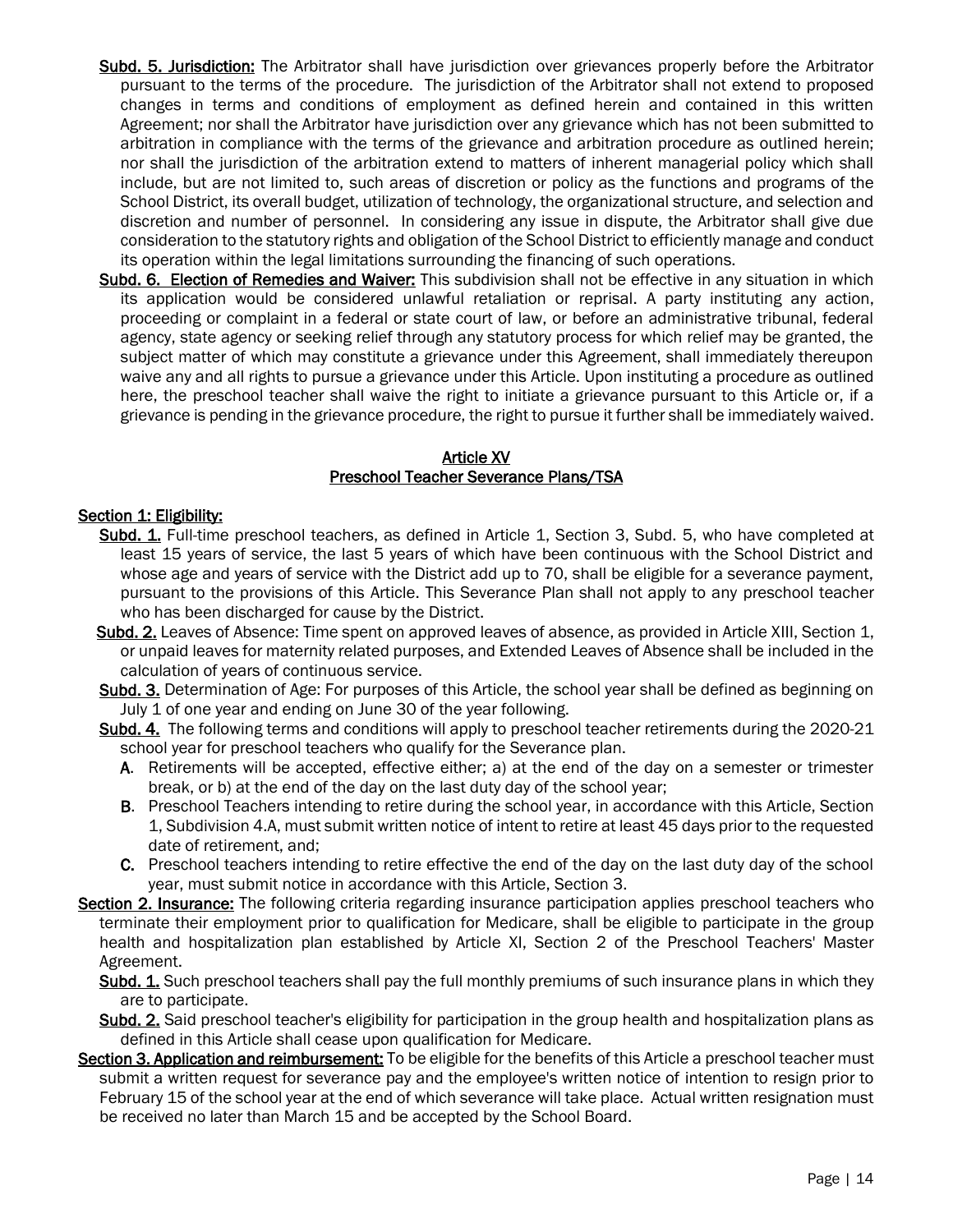Section 4. Part-time Teaching Option: The School District, at its sole discretion, may grant a part-time teaching option to a preschool teacher in accordance with 1979 Session Laws of the State of Minnesota.

## Tax-Sheltered Annuity Matching Program

Section 1. Match Option for Preschool Teachers: The District will match each preschool teacher eligible for this plan up to one thousand dollars (\$1000.00) annually in their first (1st) through 10<sup>th</sup> years of service; up to one thousand five hundred dollars (\$1,500.00) annually in their  $11<sup>th</sup>$  through  $17<sup>th</sup>$  years of service; and up to two thousand five hundred (\$2,500) in their 18th year of service and beyond. If any employee defers an annual amount that is less than the amount the district would match will then match the employee's lower amount. If an employee fails to defer any money on an annual basis, the district will not contribute any compensation to the employee's 403b fund that year. The employee may defer additional amounts of their compensation to the 403b Deferred Compensation Plan or in any other TSAs of their choosing as permissible by law.

### Severance Plan

Section 1. Eligibility: Preschool Teachers hired before July 1, 2020 are eligible for the severance plan.

Section 2. Payment: Upon retirement, a preschool teacher hired before July 1, 2020, a severance allowance of twenty two thousand five hundred dollars (\$22,500.00), minus the District's TSA match contributions, up to \$22,500, in two equal payments on or about June 30 and on or about January 15 of the year of retirement. The District will contribute an amount equal to the value of the retiring preschool teacher's severance payments directly into the retiree's 403B account, with this account being wholly and solely funded by this payment. The retiree will not receive any direct payment from the District for severance pay. The District's annual contribution into the retiree's 403B account must not exceed the IRS annual contribution limit. The District will only make contributions to accounts with investment vendors that have current hold harmless agreements on file with the District. For purposes of calculating the maximum deferral limit, the District will provide the retiree with contribution information for the previous twelve (12) months. The employee will then submit the calculation of maximum deferral from the vendor.

Subd. 1. Deductions: Deductions shall be made from the severance payment(s) only as required by law.

Subd. 2. Beneficiary: If the preschool teacher dies after the effective date of retirement but before the total severance payment has been received, the balance due shall be paid to a named beneficiary or, lacking same, to the estate of the deceased.

#### Article XVI Public Obligation

<span id="page-16-0"></span>Section 1. No Strike: The exclusive representative agrees that at no time prior to July 1, 2020 will either the exclusive representative or any person acting on its behalf, or any individual employee, engage in any strike, including sympathy strikes or unfair labor practice as defined by the PELRA.

Section 2. No Lockout: In consideration hereof, the School District agrees that it will not engage in any lock out of members of the bargaining unit during the period covered by the no strike agreement.

<span id="page-16-1"></span>Section 3. Procedure: The parties agree that procedures affecting this Article are provided by the PELRA and, therefore, shall not be subject to the grievance or arbitration procedure.

### Article XVII **Discipline**

Section 1. Discipline: The following disciplinary actions may be imposed by the District for just cause.

- 1. oral reprimand;
- 2. written reprimand;
- 3. withholding of increment;
- 4. suspension without pay; and
- 5. dismissal
- Section 2. Disciplinary Meeting: Normally, disciplinary action taken pursuant to this Article shall be administered at a meeting called for such purpose. The preschool teacher shall receive written or oral notice of the meeting and except in the case of an oral reprimand, shall be entitled to Union representation. When warranted, disciplinary action may be taken immediately by the School District.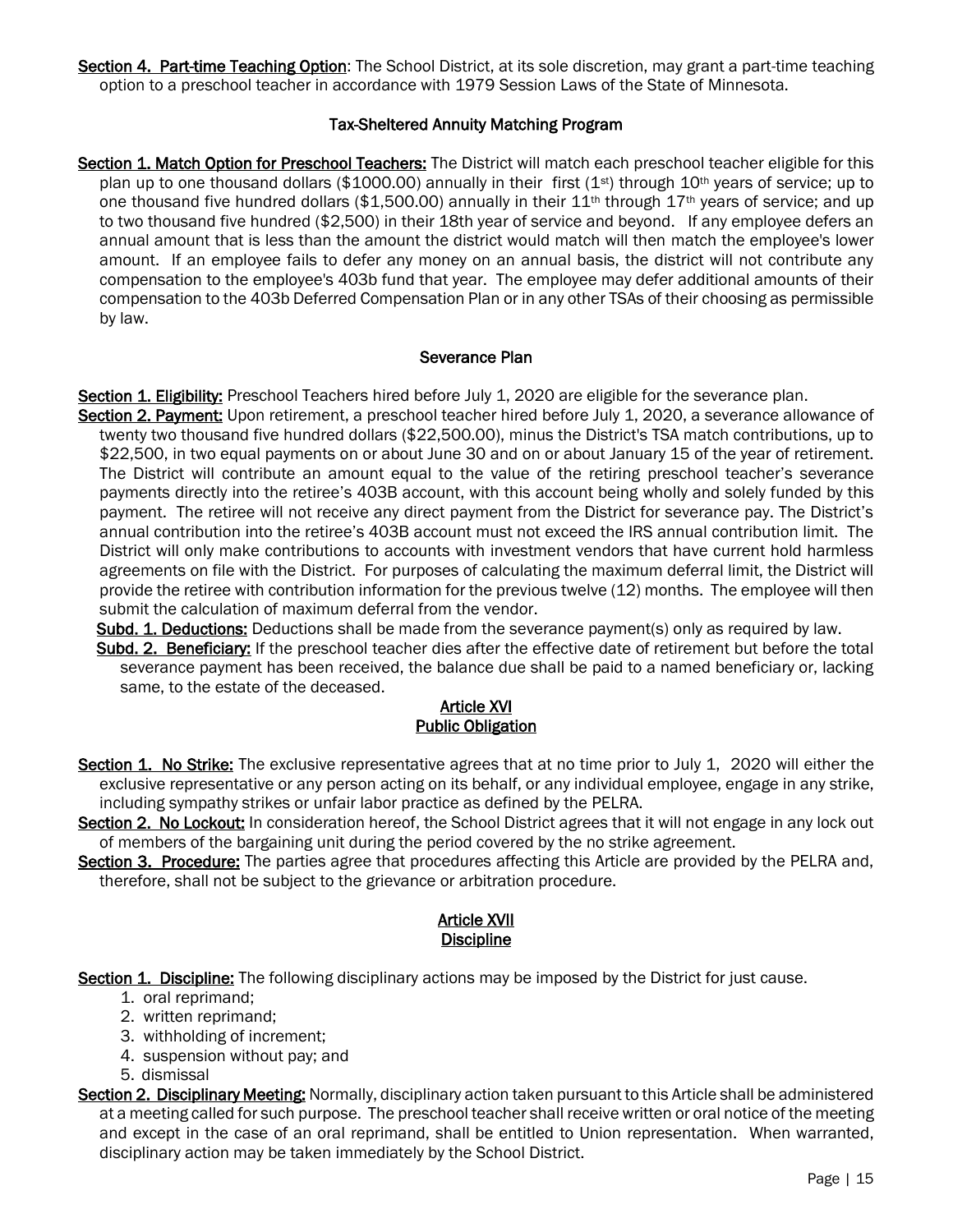- Section 3. Notice: Except in the case of an oral reprimand, the affected preschool teacher and the Union shall be provided a written copy of the disciplinary action imposed. The preschool teacher may elect in writing not to have notice of such disciplinary action provided to the Union.
- Section 4. Grievance Procedure: Except as otherwise provided in this Article or by statute, a disciplinary action taken pursuant to this Article may be appealed through the grievance procedure as set forth in Article XIV of this Agreement. Oral reprimand shall not be subject to the grievance procedure. Written reprimands, under normal circumstances, shall be presented to a teacher in person at a meeting called for this purpose. The preschool teacher shall be requested to sign a copy of the reprimand with the understanding that the preschool teacher has read the reprimand, but not that the preschool teacher necessarily agrees with its content or accuracy. If the preschool teacher refuses to sign the reprimand, it may be placed in the preschool teacher's personnel file by the School District with a notation indicating the date the meeting was held to review the reprimand and the fact that the preschool teacher refused to sign the copy placed in the file. The preschool teacher shall be afforded up to fourteen (14) calendar days to respond in writing to the reprimand and the preschool teacher's response shall be attached to the file copy of the reprimand.

## Article XVIII Senioirity and Lay-off

- <span id="page-17-0"></span>Section 1. Seniority and Layoff: Preschool teachers shall be listed on a separate seniority list from other teachers within the School District based on date of hire. Preschool teachers shall have seniority rights only in the Preschool program. K-12 teachers and other teachers within the District may not bump or displace Preschool teachers or vise versa. Preschool teachers are not subject to the rights as set forth in Minnesota Statute 122A.40. Layoff of Preschool teachers shall be in reverse order of seniority.
	- Subd. 1. Seniority List: The school district will provide a copy of the seniority list via email to the Union and will provide emails of the seniority list to preschool teachers before November 15 of each school year. Staff will have 10 days to challenge the list by filing a grievance. If a grievance has not been filed within 10 duty days from the date of the posting, the posted list will be conclusively deemed to be correct.
	- Subd. 2. Seniority Determination: Seniority Dates After July 1, 1974 and Before January 1, 2006: Teachers starting service after July 1, 1974 and before January 1, 2006, shall acquire a seniority date in accordance with the following:
		- A. In order of a teacher's starting date of service as a teacher.
		- B. In order of a teacher's educational lane placement as of his/her starting date of service as a teacher (highest educational lane shall be listed first).
		- C. In order of the date a teacher signed his/her initial individual continuing contract (earliest date of signing shall be listed first).
		- D. In order of a teacher's license file folder number (lowest number shall be listed first).

Seniority Dates After January 1, 2006: Teachers starting service after January 1, 2006, shall acquire a seniority date in accordance with the following:

- A. In order of a teacher's starting date of service as a teacher.
- B. In order of the date a teacher signed his/her initial individual continuing contract (earliest date of signing shall be listed first).
- C. In order of a teacher's educational lane placement as of his/her starting date of service as a teacher (highest educational lane shall be listed first).
- D. In order of a teacher's license file folder number (lowest number shall be listed first).

Subd. 3. Reduction in FTE: Preschool teachers will have reclaiming rights related to their seniority and their FTE but not to a specific school site.

Section 2. Recall: Preschool teachers on layoff shall have rights to recall for two (2) years should a position become available during that time frame. As positions become available, the School District must notify individuals by certified mail of any job openings. Individuals on layoff may reject any job that has fewer hours than those held at the time of layoff. However, any preschool teacher that rejects a job offer equal to or greater than their previous position loses the right to further recall. Preschool teachers shall notify the Superintendent or designee by certified mail of their acceptance or rejection of a position within seven (7) calendar days of receipt of a recall notice. Preschool teachers on layoff have the personal responsibility to keep the School District informed of their current mailing address.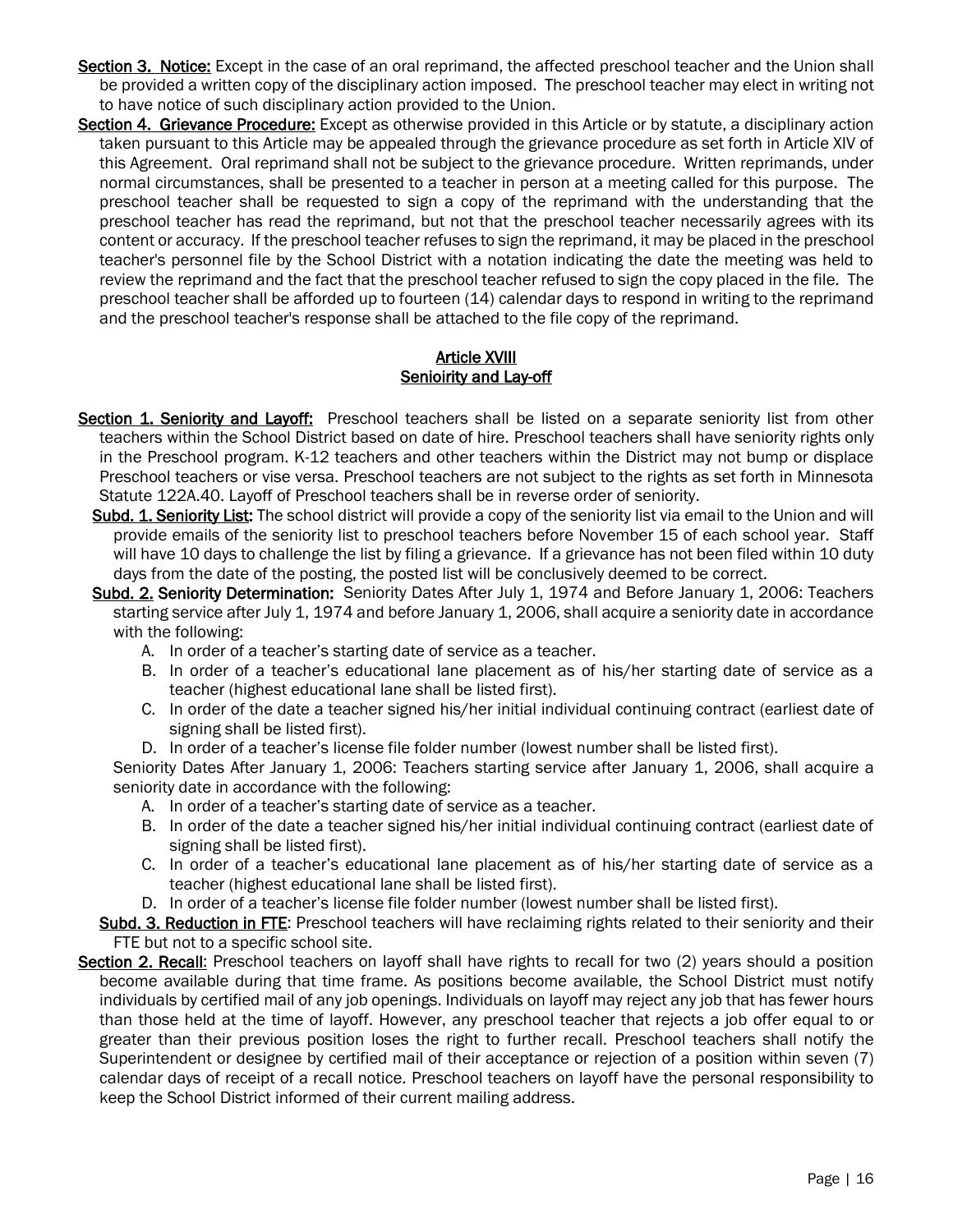## Article XIX Duration

- <span id="page-18-0"></span>Section 1. Term and Reopening Negotiations: This Agreement shall remain in full force and effect for a period commencing on July 1, 2020 unless provided otherwise herein, through June 30, 2021. If either party desires to modify or terminate this Agreement commencing on July 1, 2020 it shall give written notice of such intent no later than April 1, 2021.
- Section 2. Effect: This Agreement constitutes the full and complete agreement between the School District and the Union as the exclusive representative of the preschool teachers. The provisions herein relating to terms and conditions of employment supersede any and all prior contracts, resolutions, practices, School District policies, rules or regulations concerning the terms and conditions of employment inconsistent with these provisions.
- Section 3. Finality: Any matters relating to the current Agreement, whether or not referred to in this Agreement shall not be open for negotiations during the term of this Agreement, provided, the School District and the Union may mutually agree to amend the Agreement during its term.

## Section 4. Individual Contracts:

Subd. 1. Initial Employment: Each Preschool Teacher shall receive a written contract, signed by the preschool teacher and the chairman and the clerk of the School Board. This Agreement shall be subject to and consistent with the provisions of this Master Agreement and shall be continuing.

## Subd. 2. Additional Assignments:

Additional assignments shall be made by written contract and consistent with this Master Agreement.

- Subd. 3. Subsequent Employment: After initial employment, the School District shall give written notification to each preschool teacher in the bargaining unit of the preschool teacher's assignment and salary for the forthcoming school year. Such notification shall be given to the teacher no later than October 1. In the event it is a bargaining year and no agreement has been reached, the School District shall reissue notices of assignment with the new salary amounts within 30 days of ratification of the new Master Agreement by both the Union and the School District.
- Section 5. Severability: The provisions of this Agreement shall be severable, and if any provision thereof or the application of any such provision under any circumstances is held invalid, it shall not affect any other provisions of this Agreement or the application of any provision thereof.

## END OF MASTER AGREEMENT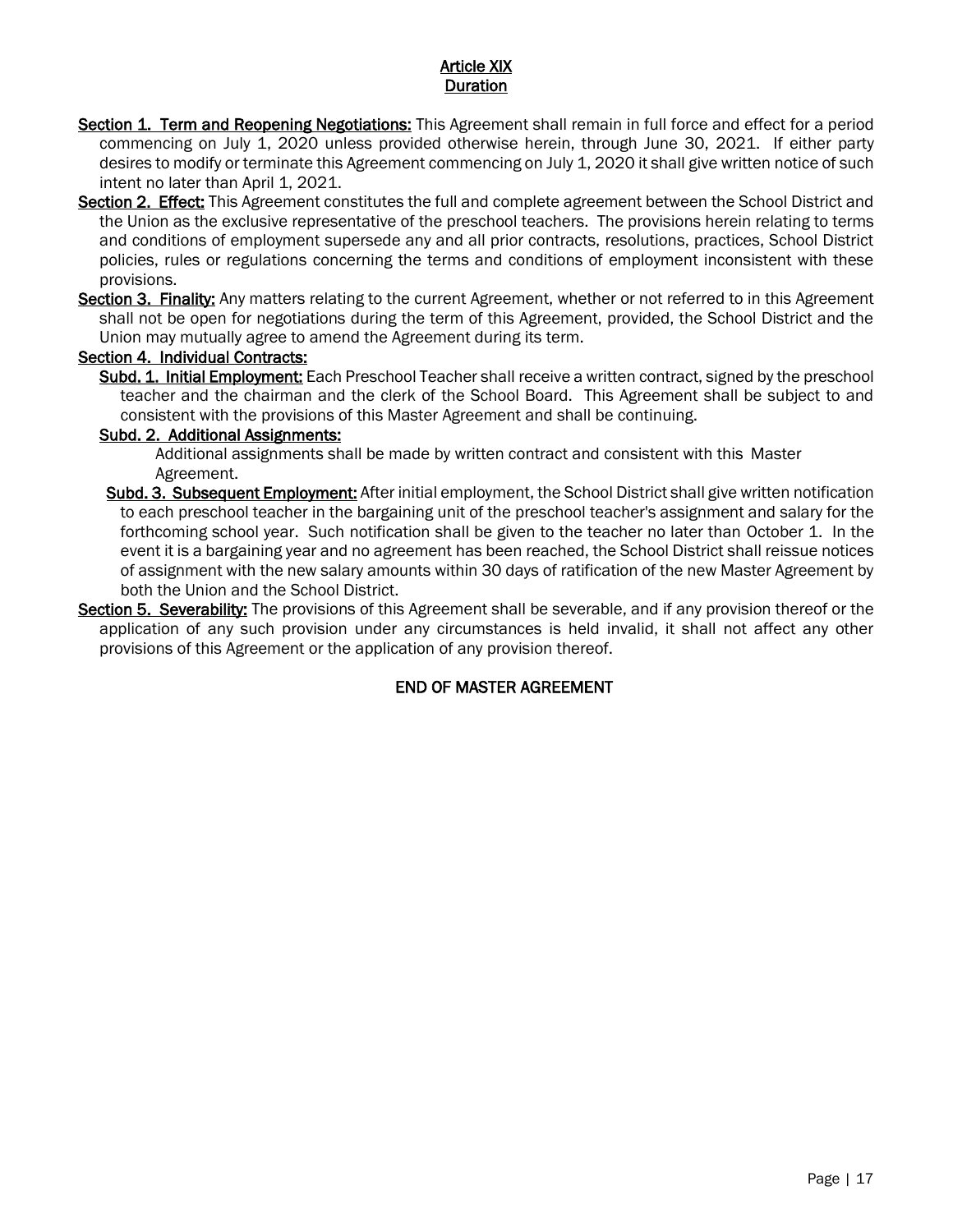# Salary Schedules 2020-2021

|             |             |             | $\mathbf{r}$ |             |             |             |             |             |             |
|-------------|-------------|-------------|--------------|-------------|-------------|-------------|-------------|-------------|-------------|
| <b>STEP</b> | <b>BA00</b> | <b>BA15</b> | <b>BA30</b>  | <b>BA45</b> | <b>BA60</b> | <b>MA00</b> | <b>MA15</b> | <b>MA30</b> | <b>MA45</b> |
| A           | 40.985      | 42,556      | 43,951       | 45,399      | 47,469      | 47,469      | 48.939      | 50.429      | 51,748      |
| B           | 42,506      | 44,277      | 45,784       | 47,292      | 49,538      | 49.538      | 51,176      | 52,671      | 54,039      |
| C           | 44,038      | 46,212      | 47,776       | 49,362      | 51,602      | 51,602      | 53,321      | 54,882      | 56,426      |
| D           | 45,717      | 47,824      | 49,562       | 51,164      | 53,718      | 53,718      | 55,488      | 57,085      | 58,782      |
| E           | 47.411      | 49.610      | 51,361       | 53,116      | 55,954      | 55,954      | 57,840      | 59,508      | 61,189      |
| F           | 49,127      | 51,426      | 53,258       | 55,137      | 58,241      | 58,241      | 60,197      | 61,912      | 63,248      |
| G           | 50.844      | 53,243      | 55,157       | 57,171      | 61,030      | 61,030      | 63,119      | 64.914      | 66,828      |
| Н           | 53,056      | 55,555      | 57,898       | 60,070      | 66,948      | 66,948      | 69,076      | 71,139      | 73,376      |
|             | 57,822      | 60,431      | 62,876       | 65,140      | 72,325      | 72,325      | 74,543      | 76,712      | 79,033      |
|             | 57,822      | 60,431      | 62,876       | 65,140      | 72,325      | 72,325      | 74,543      | 76,712      | 79,033      |
| Κ           | 57,822      | 60,431      | 62,876       | 65,140      | 72,325      | 72,325      | 74,543      | 76,712      | 79,033      |
|             | 61,116      | 63,722      | 66,169       | 68,431      | 75,604      | 75,604      | 77,823      | 79,977      | 82,308      |
| M           | 61,116      | 63,722      | 66,169       | 68,431      | 75,604      | 75,604      | 77,823      | 79,977      | 82,308      |
| N           | 61,116      | 63,722      | 66,169       | 68,431      | 75,604      | 75,604      | 77,823      | 79,977      | 82,308      |
| $\circ$     | 63,786      | 66,392      | 68,837       | 71,103      | 78,274      | 78,274      | 80,494      | 82,645      | 84,978      |
| P           | 63,786      | 66,392      | 68,837       | 71,103      | 78,274      | 78,274      | 80,494      | 82,645      | 84,978      |
| Q           | 63,786      | 66,392      | 68,837       | 71,103      | 78,274      | 78,274      | 80.494      | 82,645      | 84,978      |
| R           | 67,330      | 69,935      | 72,381       | 74,646      | 81,817      | 81,817      | 84,036      | 86,189      | 88,521      |

## <span id="page-19-0"></span>Preschool teachers hired before 7/1/2020

#### Preschool Teachers Hired after 6/1/2020

| <b>STEP</b>  | <b>BA00</b> | <b>BA15</b> | <b>BA30</b> | <b>BA45</b> | <b>BA60</b> | <b>MA00</b> | <b>MA45</b> |
|--------------|-------------|-------------|-------------|-------------|-------------|-------------|-------------|
| A            | \$36,886    | \$38,300    | \$39,555    | \$40,859    | \$42,723    | \$42,723    | \$44,645    |
| В            | \$38,225    | \$39,849    | \$41,206    | \$42,563    | \$44,584    | \$44,584    | \$46,590    |
| $\mathsf{C}$ | \$39,634    | \$41,591    | \$42,998    | \$44,426    | \$46,442    | \$46,442    | \$48,531    |
| D            | \$41,145    | \$43,041    | \$44,605    | \$46,048    | \$48,346    | \$48,346    | \$50,522    |
| E            | \$42,670    | \$44,649    | \$46,225    | \$47,804    | \$50,358    | \$50,358    | \$52,625    |
| F            | \$44,215    | \$46,283    | \$47,932    | \$49,624    | \$52,417    | \$52,417    | \$54,775    |
| G            | \$45,759    | \$47,919    | \$49,641    | \$51,454    | \$54,927    | \$54,927    | \$57,398    |
| н            | \$47,750    | \$49,999    | \$52,108    | \$54,063    | \$60,253    | \$60,253    | \$62,965    |
|              |             | \$54,388    | \$56,558    | \$58,626    | \$65,092    | \$65,092    | \$68,021    |
|              |             |             | \$59,552    | \$61,588    | \$68,044    | \$68,044    | \$71,106    |
| К            |             |             |             | \$63,933    | \$70,447    | \$70,447    | \$73,617    |
|              |             |             |             |             | \$73,635    | \$73,635    | \$76,949    |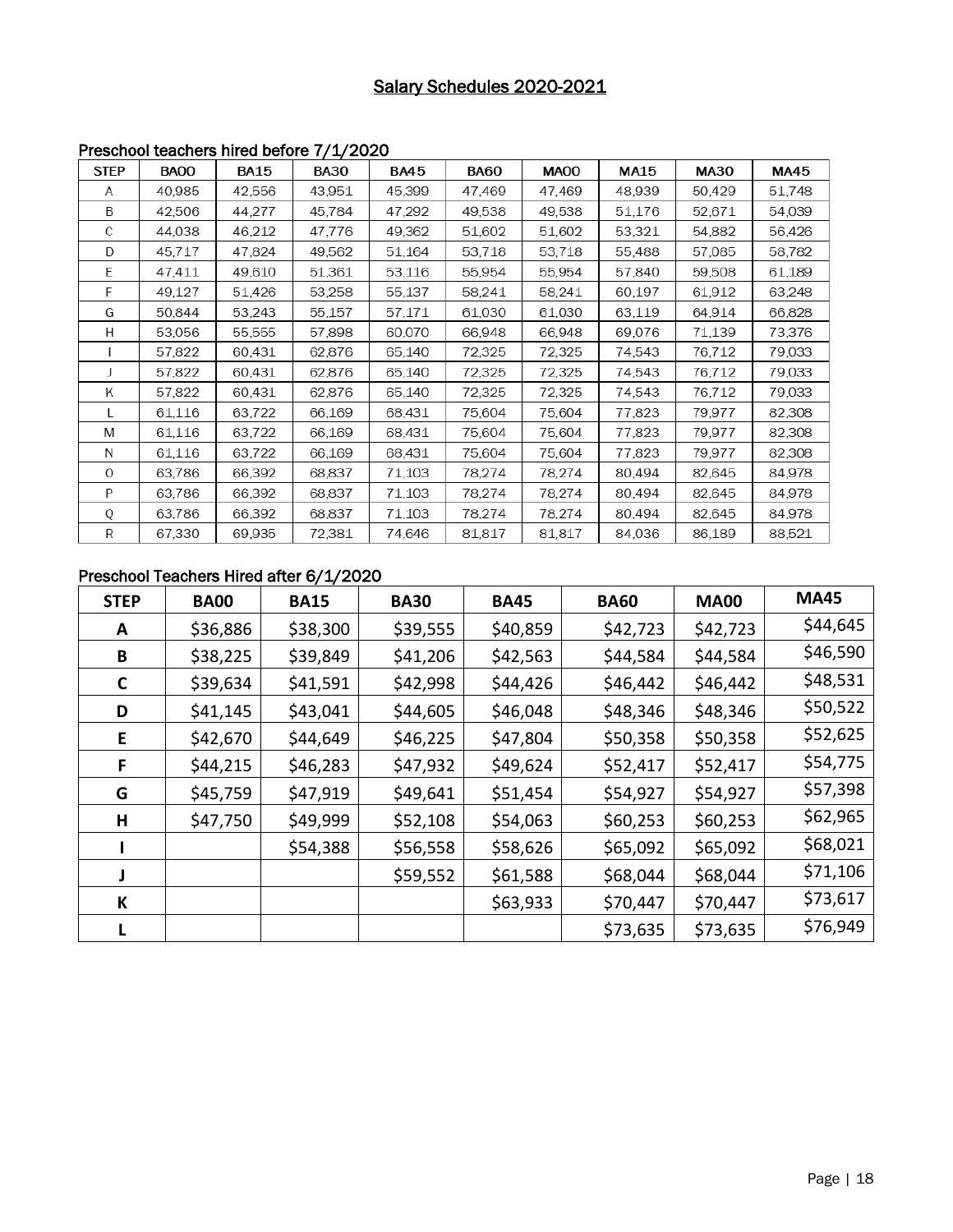IN WITNESS WHEREOF, the parties have executed this Contract as follows

FOR:

United Teachers of South Washington

FOR:<br>United Teachers of South Washin<br>Mathy My My Teschool Teacher Negotiater IN WITNESS WHEREOF, the parties have ex<br>
FOR:<br>
United Teachers of South Washington<br>
Preschool Teacher Negotiator<br>
Preschool Teacher Negotiator<br>
Call Mulline Julian Preschool Teacher Negotiator<br>
Preschool Teacher Negotiator

nical highly Preschool Teach

Catherine Felta

Preschool Teacher Negotiator

y IN WITNESS WHEREOF, the parties have express the parties have express the CR:<br>
United Teachers of South Washington<br>
The California Contractor<br>
The California Contractor<br>
Preschool Teacher Negotiator<br>
Preschool Teacher Nego

Preschool Teabher Négotiator

Preschool Teacher Negotiator

FOR:

South Washington County Schools-Independent School District 833

Porumitte Therman<br>Chairman Willy

Clerk

Bevin Witherson Deven Wither

Dated this  $\varrho\gamma$  day of  $\varrho$ MU, 2021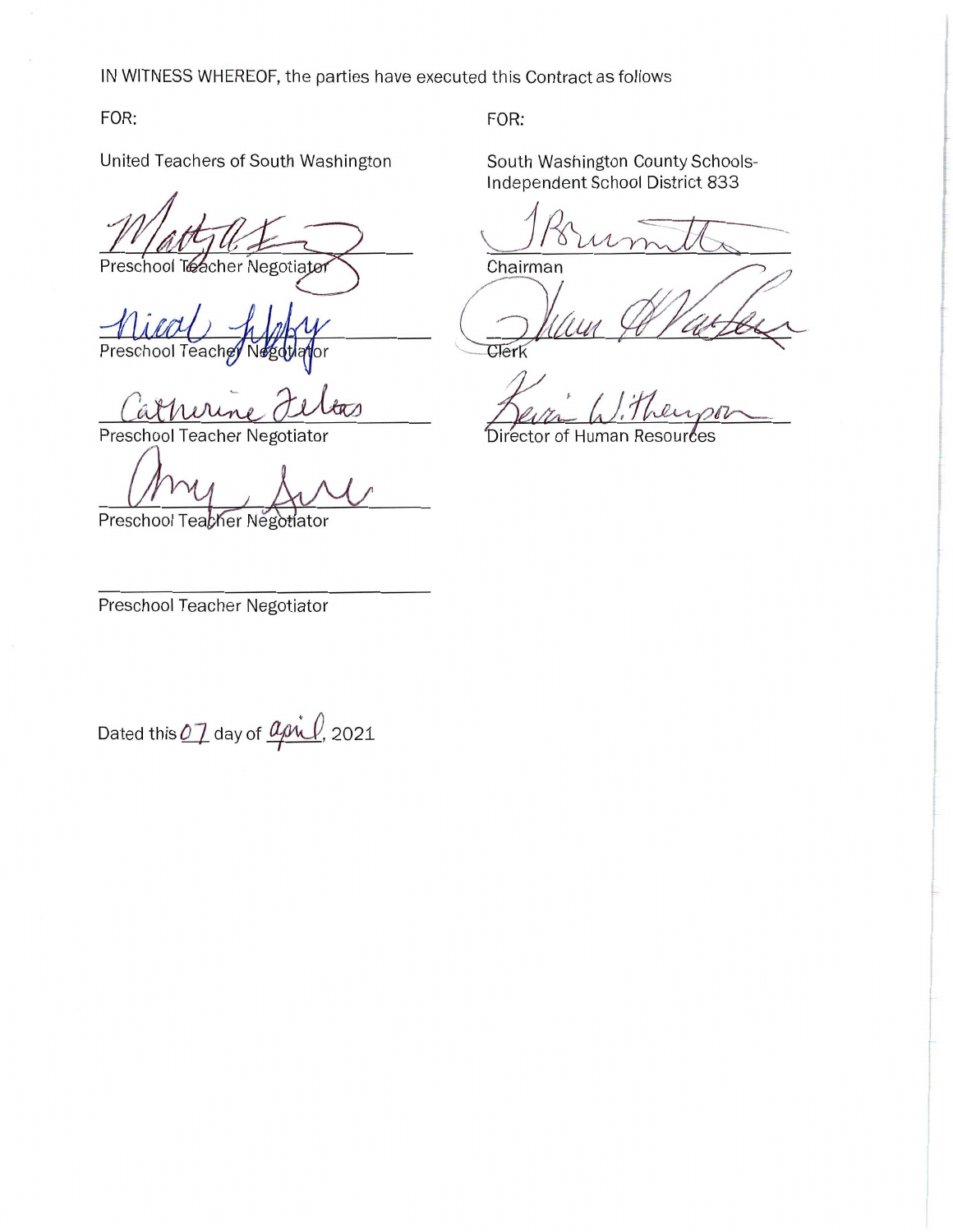## Attachment I **Insurances**

<span id="page-21-0"></span>[https://www.sowashco.org/departments/human\\_resources/benefits](https://www.sowashco.org/departments/human_resources/benefits)

To view current year medical plan comparisons, please click on the link above.

Go to Forms & Resources to select medical plan comparison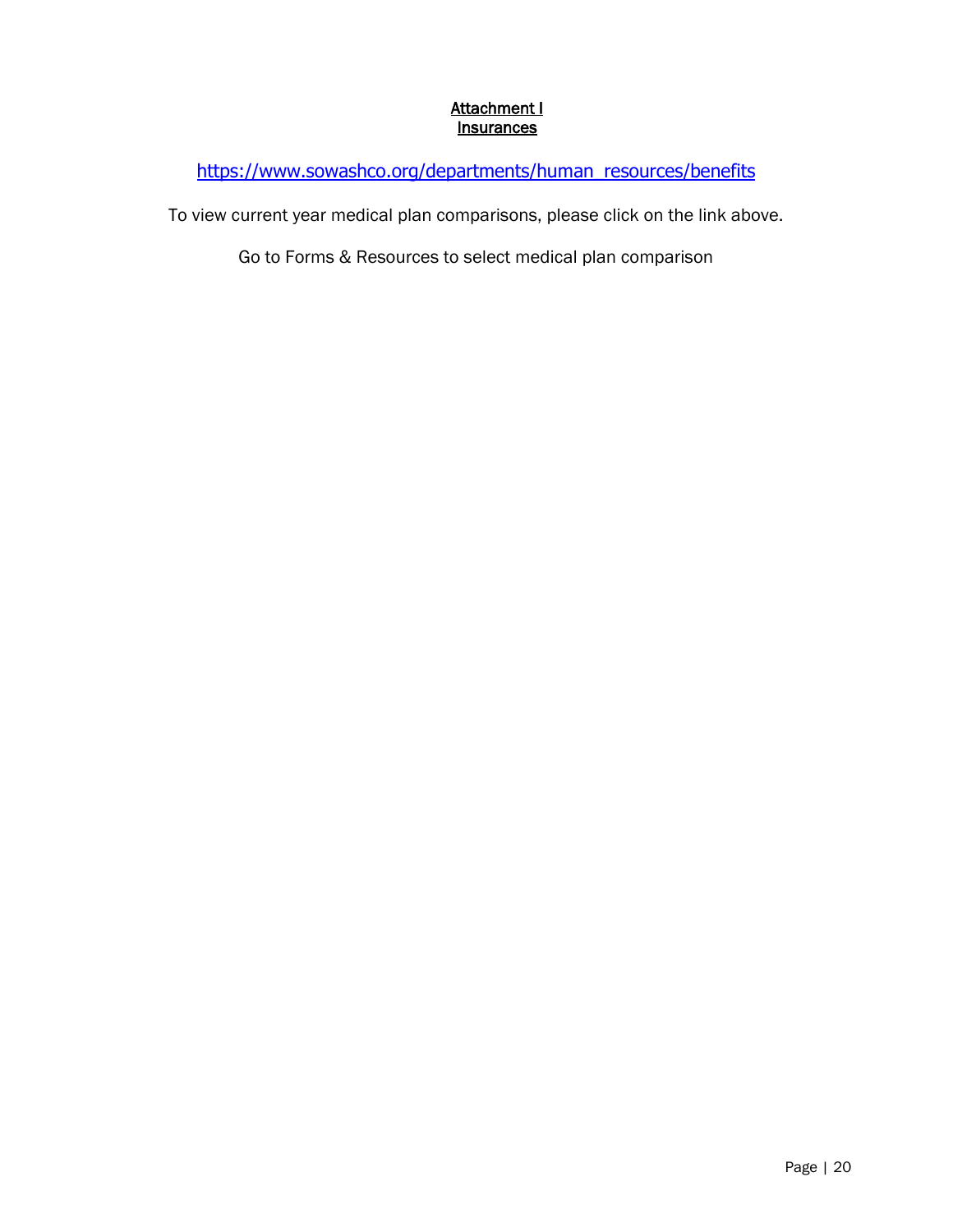## Memorandum of Agreement Non-Student Contact Days Defined

<span id="page-22-0"></span>It is hereby agreed between the South Washington County Schools, District 833 (hereafter "District") and the United Preschool Teachers of South Washington County (hereafter "Union" as follows:

- 1. Professional Development Days (PD): are district or school planned time. These days may include training, meetings, or district-wide events. At the beginning of the school year, a full-time teacher will have a minimum of 11.5 hours of the 22.5 hours scheduled as PD days will be teacher directed for room preparations, lesson preparation, parent meet and greets or other site expectations. Part-time preschool teachers will receive  $\frac{1}{2}$  of their weekly hours for this purpose.
- 2. Pre-K Assessment/Workdays: These days will be planned prior to the 3 checkpoint finalization dates for State approved early childhood assessment purposes. A minimum of 2.5 hours will be provided prior to each checkpoint date. Additional work time in early childhood beyond the checkpoint finalization dates will be planned alternate of the ECFE teacher meeting calendar and based on program need/funding.

This memorandum agreement shall expire June 30, 2021